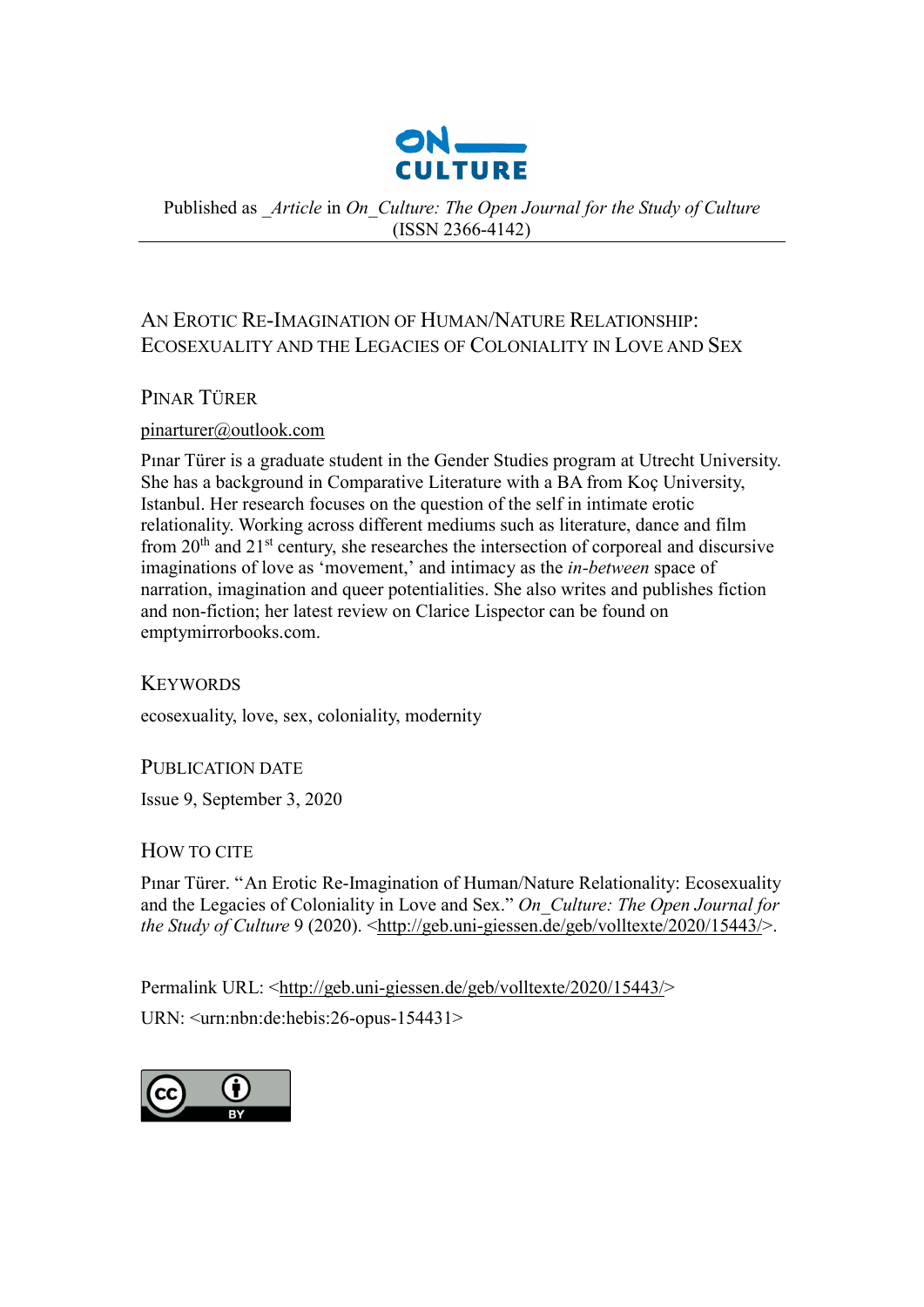# An Erotic Re-Imagination of Human/Nature Relationality: Ecosexuality and the Legacies of Coloniality in Love and Sex

### **\_Abstract**

In this paper, I set out to uncover the legacies of coloniality in our understandings of love and sex by looking at ecosexuality as a conceptual framework. I argue that sex and love as defined and categorized by the logic of Western modernity stand in the way of imagining a manner of otherwise relating to others (both humans and nonhuman beings or matter). To imagine love and sex differently and to uncover their intertwined complexity within the pervasive discourses of coloniality, I base my approach on trans-corporeality, which problematizes 'relation' as understood in terms of subject/object binary. In the first part of this paper, I give an overview of how ecosexuality is defined and how it proposes a change in the way we see the earth — from 'as mother' to 'as lover.' After reflecting on the logic of modernity and Western coloniality to criticize the category of the human in opposition to nature, I think with Stacy Alaimo's work on queer animals. Attempting to expose the anthropocentricism in our understanding of sex acts, I engage with the implication of 'likeness' to dissect the ecosexual idea of 'having sex with nature.' Finally, in a discussion of the entanglement of sex and love and their rootedness in modernity, I bring forth both the pitfalls and the potentialities of ecosexuality for a re-imagining of love and relationality.

### **1\_Introduction**

How much are our practices of love and sex shaped by the logic of coloniality? Why should we ask this question in an attempt to re-imagine human/non-human relations? These rather large questions constitute the main concern of this paper. In what follows, I try to dissect and 'trouble' our ideas of love and sex by looking at ecosexuality as a conceptual tool in order to challenge the colonial binary (and hierarchical) logic of nature/culture, human/non-human. I believe sex and love as defined and categorized by the logic of Western modernity, which I understand as unavoidably connected to coloniality, obstruct imagining a way of otherwise relating to others (both humans and non-human beings or matter). In order to imagine love and sex differently, through the lens of ecosexuality, I first demonstrate the pervasive discourses of coloniality in our (Western) understanding of the 'human' and 'nature.' Second, I introduce trans-corporeality as a way of helping us to think in other ways about relationality with nature. Next, I discuss further the understanding of 'nature as lover' and 'sex with nature,' highlighting the problematic assumption of 'likeness.' Finally, my discussion moves toward the entanglement of love with sex, focusing on the importance of looking deeper into our understandings of love, which I argue are fused with the logic of coloniality.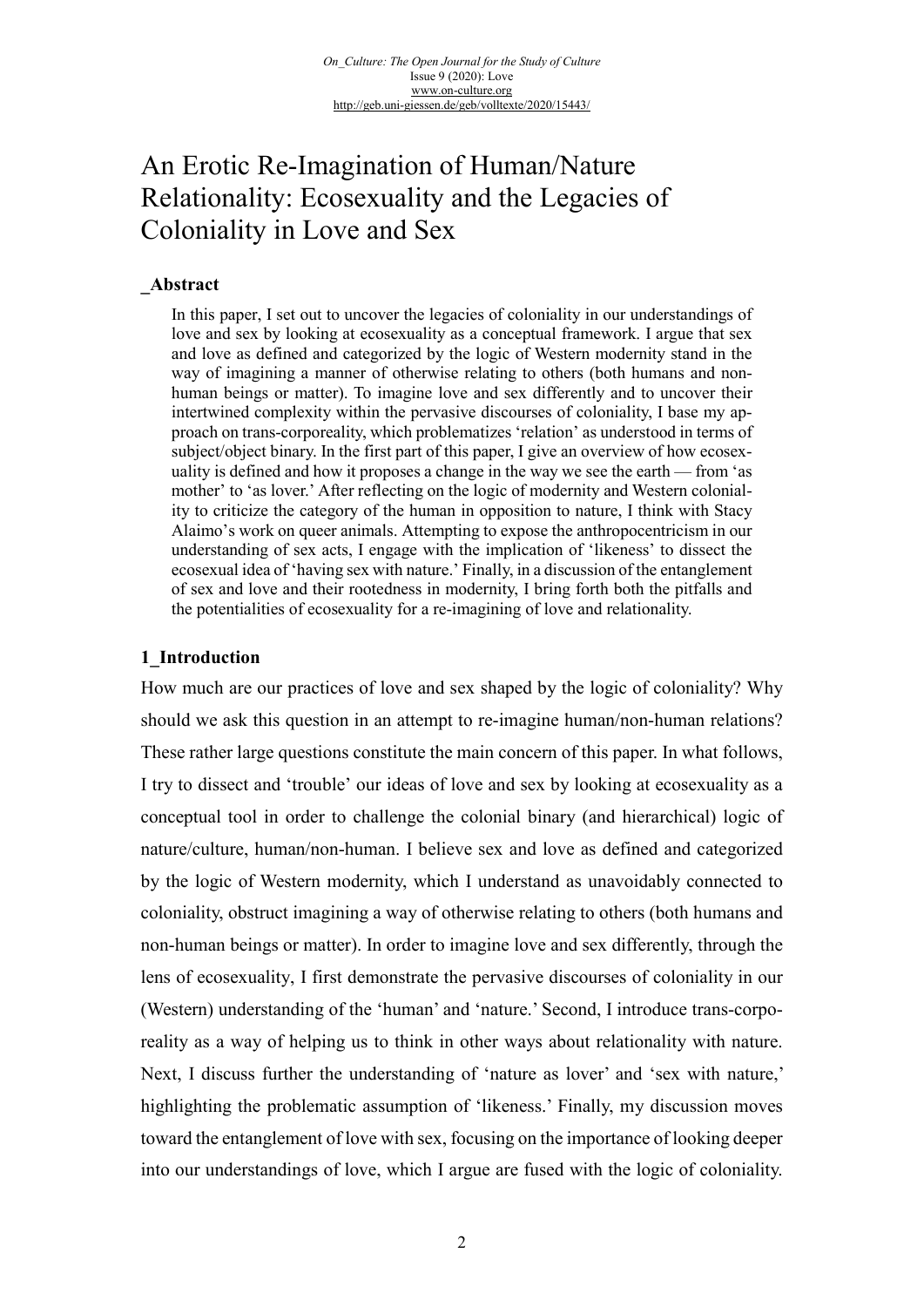In this section, I build on the work of Rebecca R. Scott, who critiques the links between love, modernity, and ecology in order to bring love into a conversation about the categories of 'human' and 'nature' in coloniality. My aim is not to discuss the viability of ecosexuality as a political movement, but to think about the ways it can help challenge the modes of relationality that define the current systems of anthropocentric exploitation and ideas of love and sex that are shaped by coloniality. As such, challenging legacies of modernity, the broader aim of the study is to think through love and sex to imagine new ways of relating. In this endeavor, I aim for a dialogue with the pressing debates on environmental ethics, critical love studies, and posthumanist feminisms.

### **2\_Ecosexuality**

A contemporary environmentalist movement popularized by the performance artists and activists Annie Sprinkle and Elizabeth Stephens, ecosexuality proposes a shift in humans' relation to the planet. Inviting people to treat the earth 'as a lover,' ecosexuals aim to stand against the exploitation and abuse of lands, and to "save the mountains, waters, and skies by any means necessary, especially through love, joy and our powers of seduction."[1](#page-18-0) Ecosexuals highlight pleasure, eroticism, and love in their way of *being with* the world. Proposing a change in the way humans see the earth — from 'as mother' to 'as lover' — the founders of this movement utilize art, and especially performance art, for protesting, raising awareness and care towards the earth. In their "25 Ways to Make Love to the Earth," Sprinkle and Stephens instruct those who want to be or define themselves as ecosexual via decrees which range from "kiss and lick her" to "work for peace. Bombs hurt."[2](#page-18-1) This activist movement that draws much of its force from performative acts (from marriage ceremonies between people and mountains to erotic explorations of the human body in relation to nature on-stage) has its roots in queer theory, environmental studies, and ecofeminism.<sup>[3](#page-18-2)</sup> Enforced by sex positivity and environmental activism, the ecosexual movement of Sprinkle and Stephens, despite its perceived 'radicality' (that resulted in a rather reactionary response), can be said to have built upon the legacies of feminist ecocritical thought.<sup>[4](#page-18-3)</sup>

Certain critiques on ecosexuality remind us of the obstinacy of anthropocentrism when it comes to imagining new, different relationalities towards the earth and nonhuman life, a point that is important to acknowledge in an endeavor to think with eco-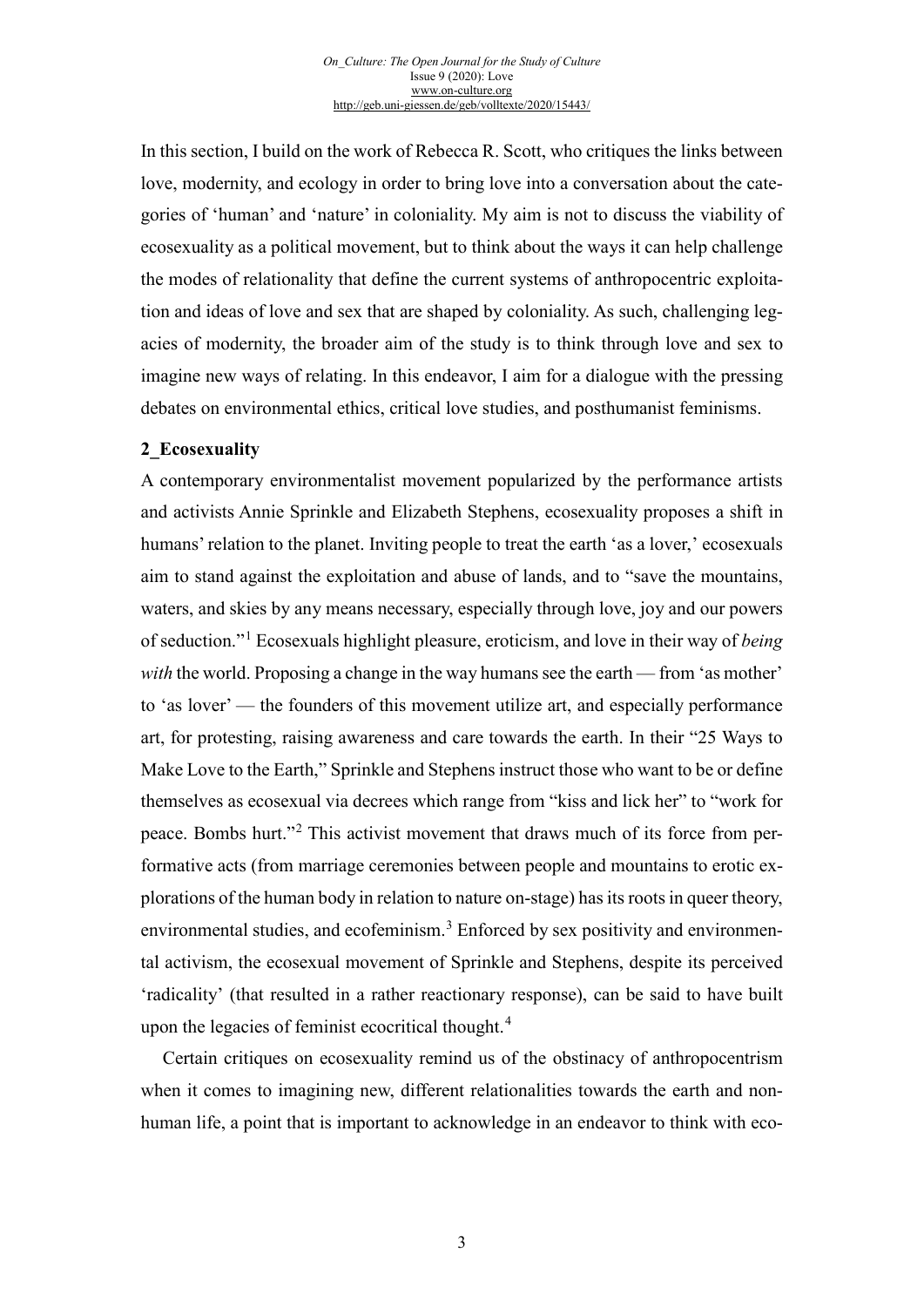#### *On\_Culture: The Open Journal for the Study of Culture*  $I$  Issue 9 (2020): Love [www.on-culture.org](http://www.on-culture.org/) <http://geb.uni-giessen.de/geb/volltexte/2020/15443/>

sexuality as a conceptual framework. Inge Konik and Adrian Konik for example problematize the taxonomic classifications of ecosexuals (e.g. aquaphiles, aerophiles) as well the "tactical anthropomorphizing" used by Sprinkle and Stephens in their calling the earth a lover.<sup>[5](#page-19-0)</sup> They argue that this taxonomy reproduces the categoric knowledges of modernity. However, their argument that ecosexuals anthropomorphize the earth by calling it a lover leaves the way love is understood unquestioned. I argue that ecosexuality can offer a space to think of different ways to relate to nature and undo or redo the idea of the human as nature's superior (without dismissing the question of human responsibility in the face of the environmental crisis). However, in order to enable that space, it is necessary to discuss what we understand of love, and whether love in relation to nature is anthropocentrizing/anthropomorphizing or not. While certainly ecosexuality as a movement or the way that it is practiced, can be critiqued and deconstructed from many angles, the focus of this paper is on the potential that ecosexuality has as a theoretical tool or a conceptual framework that can help us engage with material-discursive practices of love and sex, paying specific attention to their roots in coloniality/modernity. In ecosexuals' understanding, erotic and sexual relation $<sup>6</sup>$  $<sup>6</sup>$  $<sup>6</sup>$  with the</sup> world as a source of pleasure and joy they want to highlight in environmental activism is part of loving the world. "We just want people to love the Earth more," says Sprin-kle.<sup>[7](#page-19-2)</sup> Looking at their performative and activist practices, one sees then that erotics is part of this love as much as care, compassion, and dedication. In their "25 Ways to Make Love to the Earth," Sprinkle and Stephens write: "Ask her what she likes, wants and needs — then try to give it to her" and "If you see her being abused, raped, exploited, protect her as best you can."[8](#page-19-3) As we see here, as much as sex is at the center of ecosexuality it is also defined by loving and caring characteristics. In this sense ecosexuality as a conceptual framework can reveal a different type of entanglement of love and sex: one in which sexuality is not understood as heteronormative and reproductive; where erotics does not serve this specific kind of sex; and where love is not thought of in relation to possession and appropriation, nor in a mononormative relationality. While this way of relating could hold the potential to challenge the nature/culture binary, it is first important to disentangle sex and love from the colonial logic of Western modernity.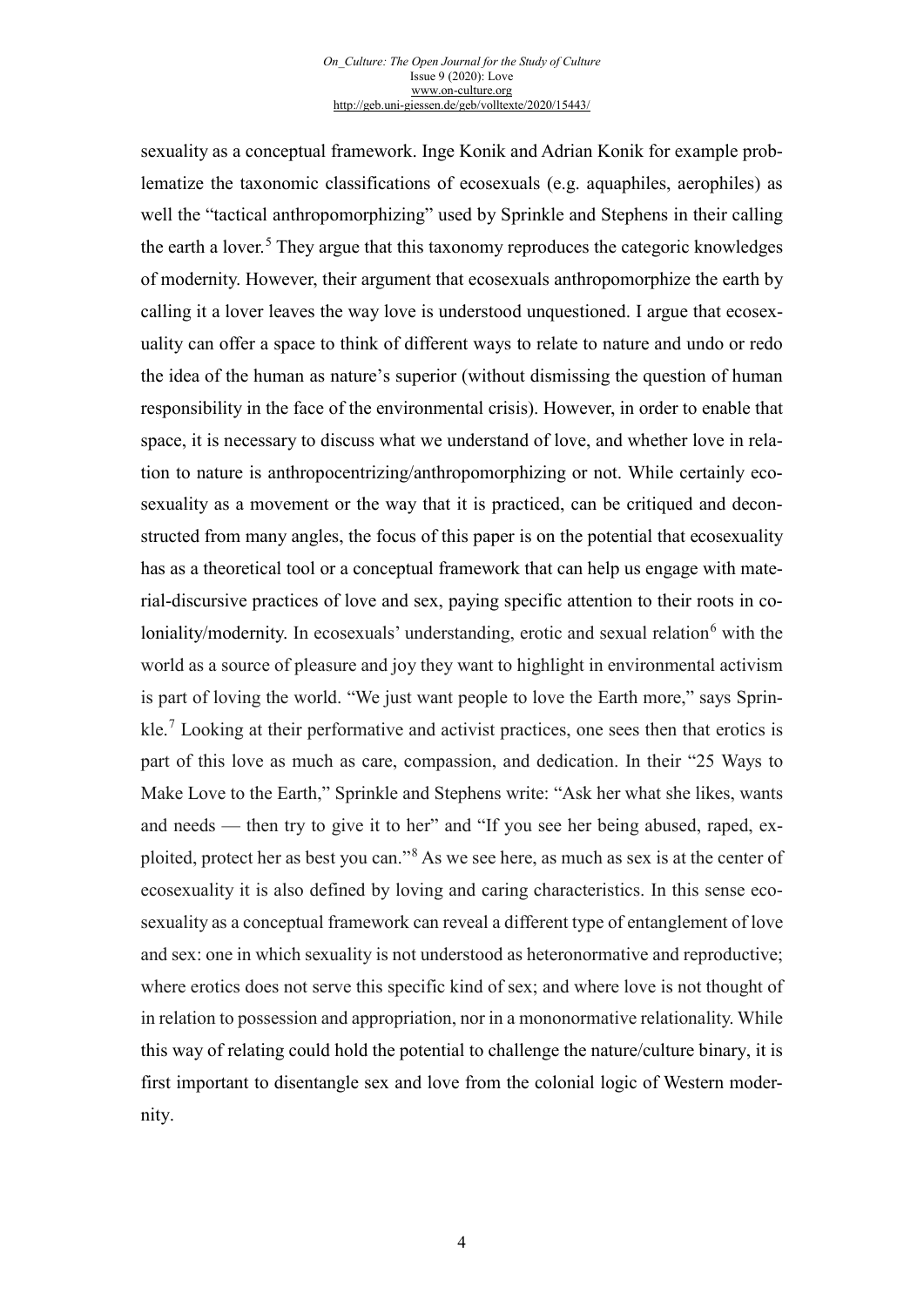### **3\_Logics of Modernity and Coloniality**

In order to unearth some of the complexities found in modern understandings of love and sex, I will first flesh out what I refer to as coloniality and modernity. Acknowledging the historical depth and complexity of these terms and without tracing their entire historical and theoretical legacies, I hope to demonstrate their role in the conceptualization of love and sex within the context of ecosexuality. More specifically, I argue that what counts as human as well as how the human/non-human divide is connoted must be questioned through the lens of their entanglement with modernity/coloniality if one is to do justice to a critical reconceptualization of love/sex through ecosexuality. Different from colonialism (as a historically and politically situated phenomenon), I focus on the notion of coloniality as conceptualized by Nelson Maldanado-Torres, in that it

refers to long-standing patterns of power that emerged as a result of colonialism, but that define culture, labor, intersubjective relations, and knowledge production well beyond the strict limits of colonial administrations. Thus, coloniality survives colonialism. It is maintained alive in books, in the criteria for academic performance, in cultural patterns, in common sense, in the self-image of peoples, in aspirations of self, and so many other aspects of our modern experience. In a way, as modern subjects we breath [sic] coloniality all the time and everyday.<sup>[9](#page-19-4)</sup>

It is this reality of coloniality as that which has 'survived colonialism,' that lies underneath and keeps shaping the understanding of both love and sex and of the hierarchical divide between humans and nature. These legacies of coloniality that are alive in intersubjective relations and epistemological practices are central to this paper as well as the relevance of coloniality as an ever-present paradigm when thinking about 'the human' in opposition to nature. What I refer to as coloniality or logic of coloniality is closely interlinked with Western modernity, as the epistemologies of modernity shape and are shaped by social, economic, and political mechanisms of coloniality. As Rolando Vázquez writes:

From a decolonial perspective modernity cannot be thought without its underside coloniality. […] [M]odernity designates the affirmation of 'the real,' ranging from the material to the symbolic, whereas coloniality designates the denial and disa-vowal of all that belongs to the outside of that 'reality.'<sup>[10](#page-19-5)</sup>

The complexity of the entangled mechanisms of coloniality and modernity are beyond the scope of this paper. However, I invite the reader to remember that every time I speak of modernity, I imply its complicity with coloniality and vice versa.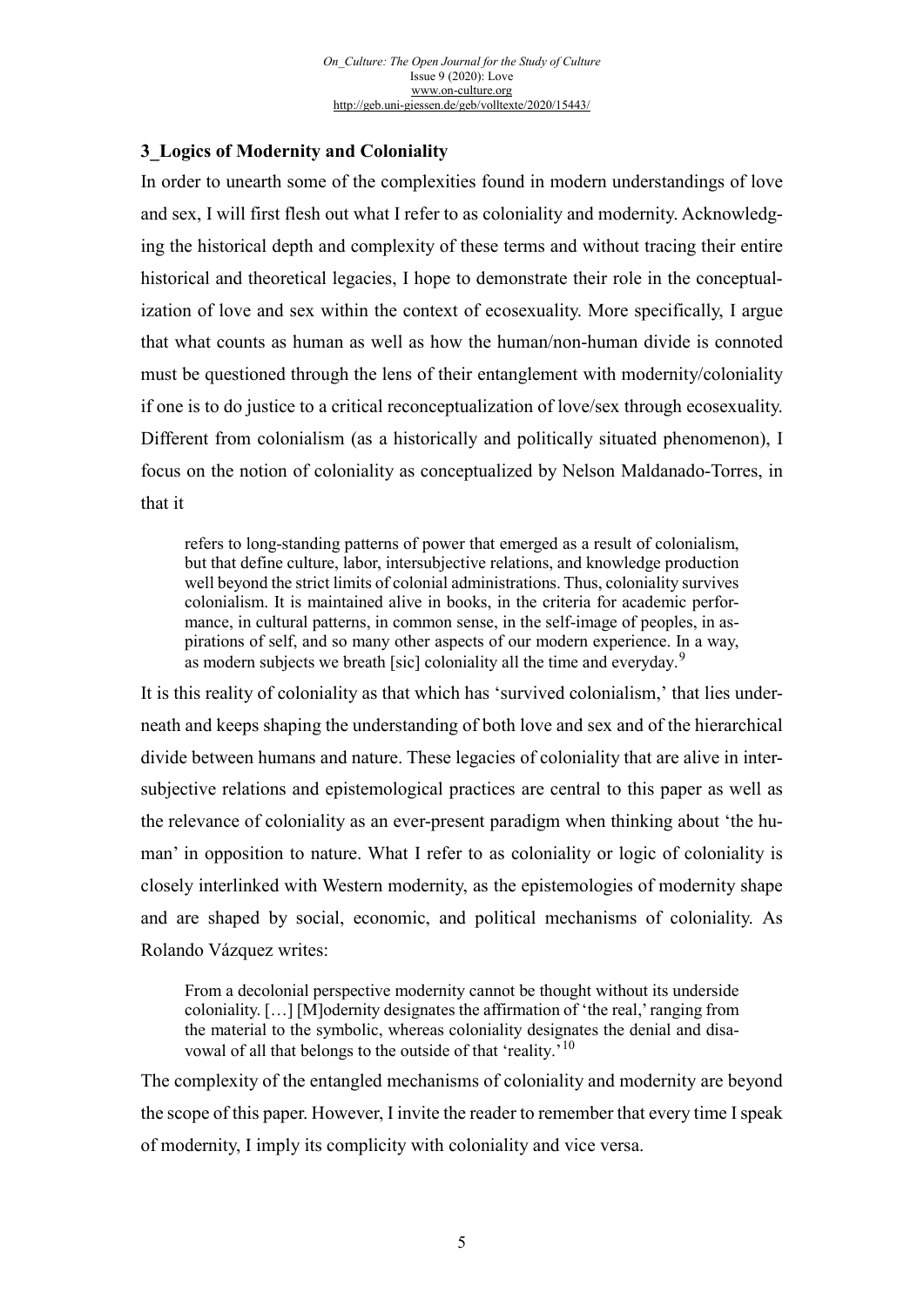This 'real' that is affirmed by modernity is also the realm where the 'universal' human is constructed from the experiences and economic, cultural, social, and political practices of the colonizer. This means that the Western man (the colonizer in the frame of colonialism) comes to signify the universal category of 'Man.' This 'Man,' theorized in depth by Sylvia Wynter, designates the genre of the human who is — at least symbolically — cis male, heterosexual, white, and Western. What Wynter has done by theorizing "genres of the human," not one version of which can represent the multiplicity that humans form, helps us to see that "[i]n the context of the secular human, black subjects, along with indigenous populations, the colonized, the insane, the poor, the disabled, and so on serve as limit cases by which Man can demarcate himself as the universal human."[11](#page-19-6) In the context of ecosexuality, this universal human — who is in fact 'Man' if we follow Wynter — can offer another layer of criticality in the endeavor to look at the relationalities of love and sex. As Wynter herself also writes:

all our present struggles with respect to race, class, gender, sexual orientation, ethnicity, struggles over the environment, global warming, severe climate change, the sharply unequal distribution of the earth resources  $\dots$  – these are all differing facets of the central ethnoclass Man vs. Human struggle.<sup>[12](#page-19-7)</sup>

Building on Wynter as well as Mignolo and Fanon, Madina Tlostanova problematizes the distinction between 'anthropos' and 'humanitas,' the former being object to the latter's knowledge production. Similar to the binary of human and the animal, anthropos signifies the "biological being or human in the guise of animals presumably untouched by culture," while humanitas occupies the realm of civilization, culture, so-phisticated emotion, and thought.<sup>[13](#page-19-8)</sup> This binary that formed the dominant ontology when it comes to science, philosophy, etc., is a product of Western epistemologies, i.e. certain ways of producing knowledge about the world and people from a certain space and time. Tlostanova writes:

The classification of human beings, on which modernity/coloniality has always depended, needs a system of knowledge in which they would be sustained and justified, because this classification of human beings as not quite rational, mature or developed, not sufficiently masculine, not quite sexually normal, not quite sane or healthy, stemmed not from the object, not from these othered selves as such, but from the knowing subject and the system of knowledge in which this subject operates.[14](#page-19-9)

In defining the 'other' for the purposes of maintaining the subject position, the logic of coloniality sets the rigid norms against which 'anthropos' is valued and produced al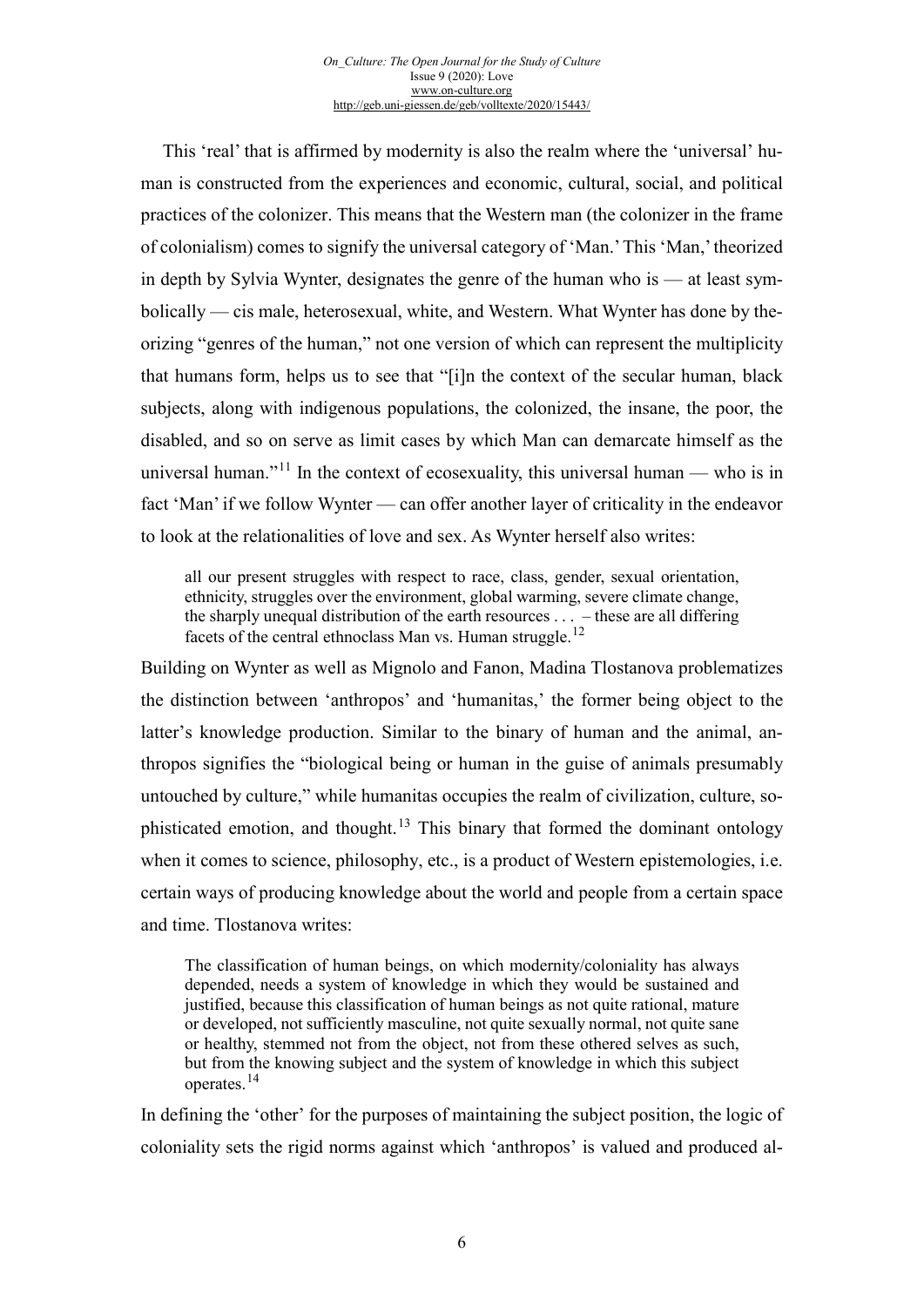ways in hierarchical opposition to the 'humanitas.' This binary logic not only constitutes and co-exists with the dominance — epistemic as well as economic, political, and cultural — of the Man (Western, white, heterosexual, able-bodied) over those 'othered selves' who could be or 'had to' be, colonized; it also frames how 'human' has been positioned in relation to nature and the non-human world. The project of colonialism depended on the notion of human as superior to nature and to everything that can be 'reduced' to the status of nature. As Tlostanova discusses, this opposition of human (culture) and nature, which is both a product of and an impetus behind "global coloniality," has also manifested itself in "the common idea that modernity switched exploi-tation from human beings to nature."<sup>[15](#page-19-10)</sup> As the exploitation of humans is certainly intact, although in different forms and localities, the logic of modernity still manifests itself with regards to nature as the other of the human or a background for its superiority and excellence. Building on how the human/non-human binary is enmeshed within the paradigm of coloniality, I now turn to a reconceptualization of nature in order to move beyond these constraints of coloniality in thinking about love and sex relationalities.

### **4\_Looking for Other Ways to Relate to Nature**

To re-think nature is key to how ecosexuality can offer itself as a critical conceptual tool that can help re-imagine love and relationality in responsible, non-appropriative, and non-hierarchical ways. In order to do so, I introduce the theoretical concept of trans-corporeality. As previously mentioned, it is important to acknowledge the discourses that long dominated how nature is seen and treated along with colonized and subjugated people that were put in the realm of 'less than human,' i.e. nature. As Alaimo writes of "the contradictory, ubiquitous, and historically varied meanings of 'nature'":

Nature, as a philosophical concept, a potent ideological node, and a cultural repository of norms and moralism, has long been waged against women, people of color, indigenous peoples, queers, and the lower classes. Paradoxically, women, the working class, tribal peoples, and people of color have been denigrated because of their supposed "proximity" to nature, even as queers have been castigated for being "unnatural."<sup>[16](#page-19-11)</sup>

Even when contradictory, discourses around nature have been used for dominance and abuse while the binary of nature/culture has served a certain epistemology that fueled the colonial projects of the West.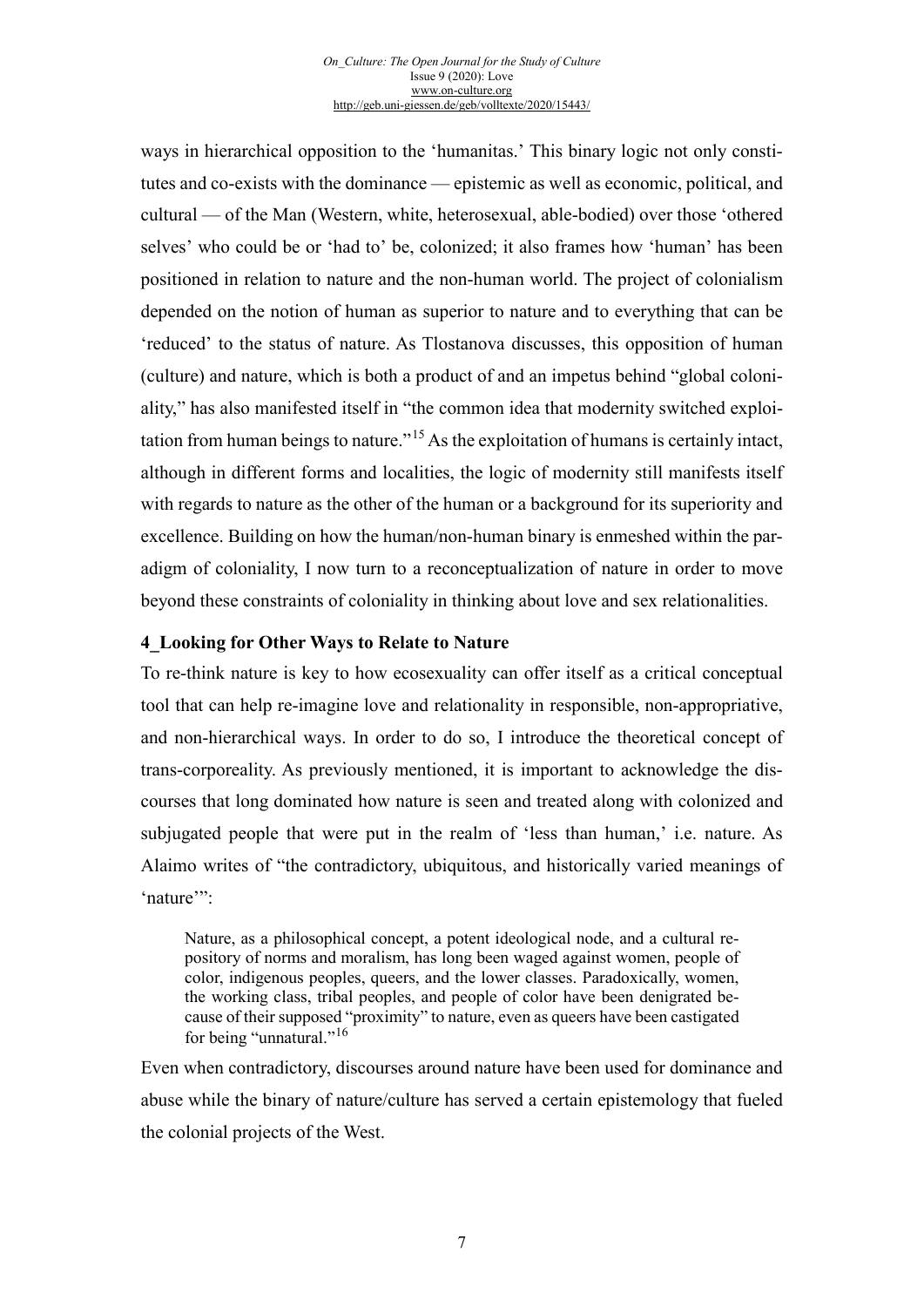In my critique of the entangled imaginaries of love and sex within the logics of coloniality which are still at work in our understanding of the human as species — as well as human as idea — and the environment, Stacy Alaimo's trans-corporeality constitutes the basis for thinking about relationality at work in this entanglement. Trans-corporeality allows for a different imagining of the human-nature relationship that shines a light on the inseparability of the two. This is not to simply say humans are part of nature, but to pay attention to the complexities that arise from such connection that troubles notions of agency, responsibility, and various ways of relating (dominance, care, appropriation, capture, love, and so on). In "Trans-corporeal Feminisms and the Ethical Space of Nature," Stacy Alaimo argues for the inseparability of human materiality and 'nature.' She proposes trans-corporeality as

the time-space where human corporeality, in all its material fleshiness, is inseparable from "nature" or "environment." Trans-corporeality, as a theoretical site, is a place where corporeal theories and environmental theories meet and mingle in productive ways. Furthermore, the movement across human corporeality and nonhuman nature necessitates rich, complex modes of analysis that travel through the entangled territories of material and discursive, natural and cultural, biological and textual.<sup>[17](#page-19-12)</sup>

Alaimo's new materialist approach stresses the necessity to trouble the binaries of coloniality. As she theorizes, to resist the "rigid distinctions between 'mind' and 'matter," trans-corporeality offers the ground to imagine a different relationality than hierarchical human/non-human opposition.<sup>[18](#page-19-13)</sup> It also provides the space to look carefully at the intersections of discourses about nature and colonial practices of meaning making when it comes to relationality and in this case sexual/erotic relationality. The need to imagine a different relationality, a different 'worlding' has become an urgent quest in academic knowledge practices in the last decades (see Thiele, 2014 for a discussion of worlding in a post-humanist framework<sup>[19](#page-19-14)</sup>). The emergence of works that engage with indigenous knowledges, new materialisms, posthumanist ethics, and decolonial and postcolonial theory in challenging the systemic injustices and violence of structures such as coloniality, capitalism, patriarchy, sexism, and racism is worth noting. As Tallbear and Willey put it in their "Critical Relationality: Queer, Indigenous, and Multispecies Belonging Beyond Settler Sex & Nature": "Our ability to imagine nature and relationality differently are deeply enmeshed, and this imaginative work is vital to the re-worlding before us."<sup>[20](#page-19-15)</sup> In the same text, we see that Tallbear and Willey recognize the potentiality of ecosexuality as it "prompts us to deconstruct the concept of 'sexuality.'"[21](#page-19-16) They also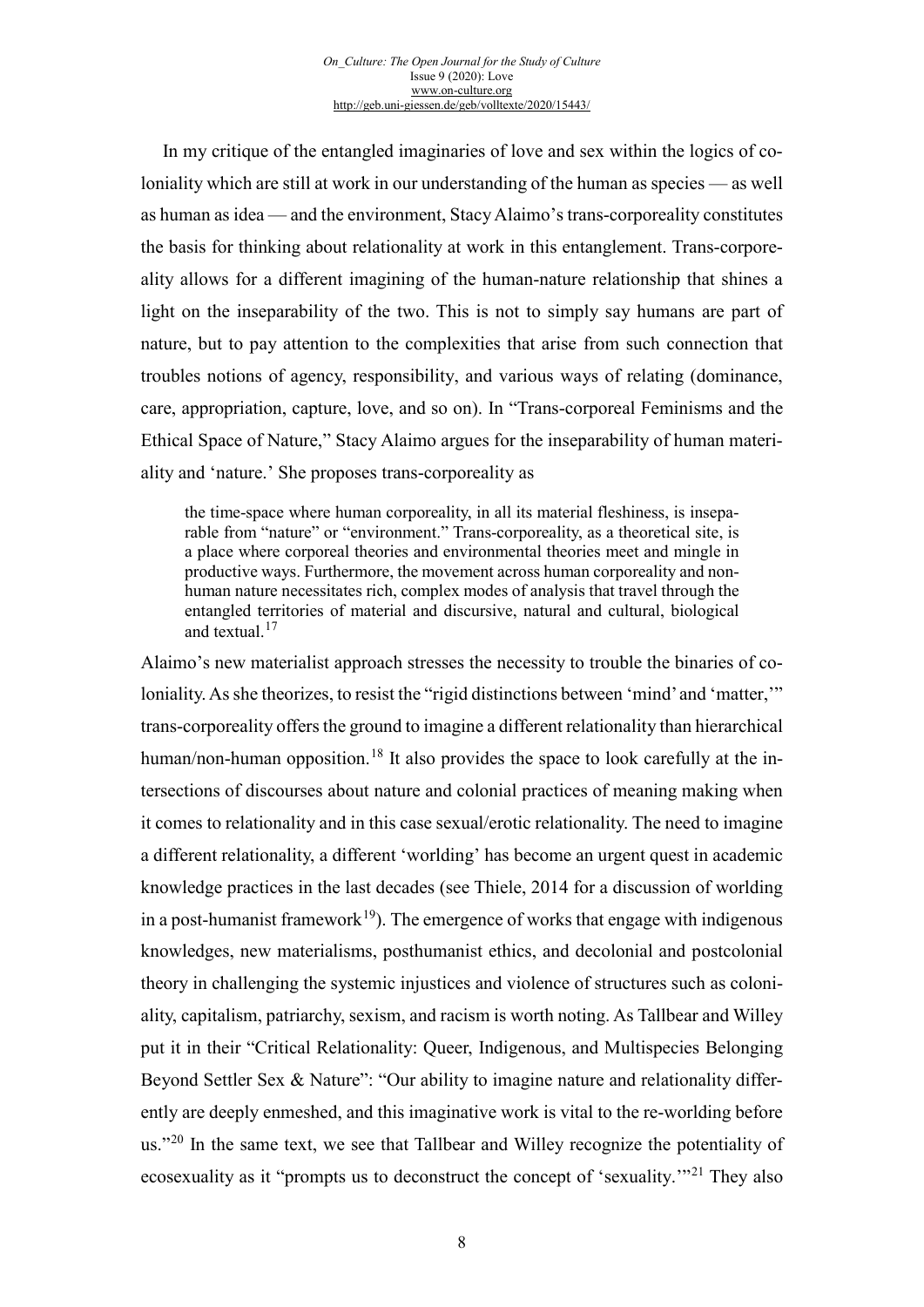show us that it is important to acknowledge the knowledge of indigenous cultures and people when it comes to relating to nature differently than in our current mode of modernity:

Ecosexuality is theoretically generative for an Indigenous Studies analysis of sex and relations, precisely because it is not necessary for Indigenous people who have much longer-standing intimate relational frameworks to guide relations with lands and waters $22$ 

While this paper does not attempt an engagement with indigenous knowledges on human-nature relationality, it is important to remember that ecosexuality is not the only framework that engages differently with human-nature relationality. In my reading, ecosexuality does however urge us think more seriously about sexuality, love, and their place in our broader relationality to the earth and to more-than-human life.

### **5\_Sex with Nature and Queer Animals**

One of the theoretically compelling aspects of ecosexuality is the fact that it speaks explicitly of 'having sex with nature.' From a material-discursive perspective, looking at ecosexuality can help question what we understand of sex acts and how it is linked to our ideas of loving, which I suggest cannot be thought about separately from the logics of coloniality and Western modernity. In order to discuss what ecosexuality reveals about our ideas on sex, the nature/human binary, and love relationalities, it is useful to clarify 'sex' in the frame of this discussion. In her now seminal work where she develops the notion of "fingeryeyes," Eva Hayward thinks with Monique Wittig with regard to her critical position vis-à-vis heterosexuality becoming heteronormativity:

"Sex," as Monique Wittig has argued, refers to both bodily activity and identity, but under the sign of heteronormativity, has been conflated with reproductive activity, which has in turn led to the hypostatization of "sexes," identities defined by their relation to this activity. Wittig points out that this metonymic making of sex — which takes parts for wholes — naturalizes sexual difference and normalizes heterosexuality. $23$ 

In this brief analysis, Wittig and Hayward show that how sex as an act is understood has shaped how humans as well as non-human animals are positioned in the system of heteronormativity. Therefore, a critical thinking of sex (as an activity) in relation to love, nature, the human, modernity, and so on cannot ignore the heavy presence of heteronormativity in the understanding of these terms and their complex relations with each other. Part of the 'human' ('Man' as I previously argued) then, is defined as he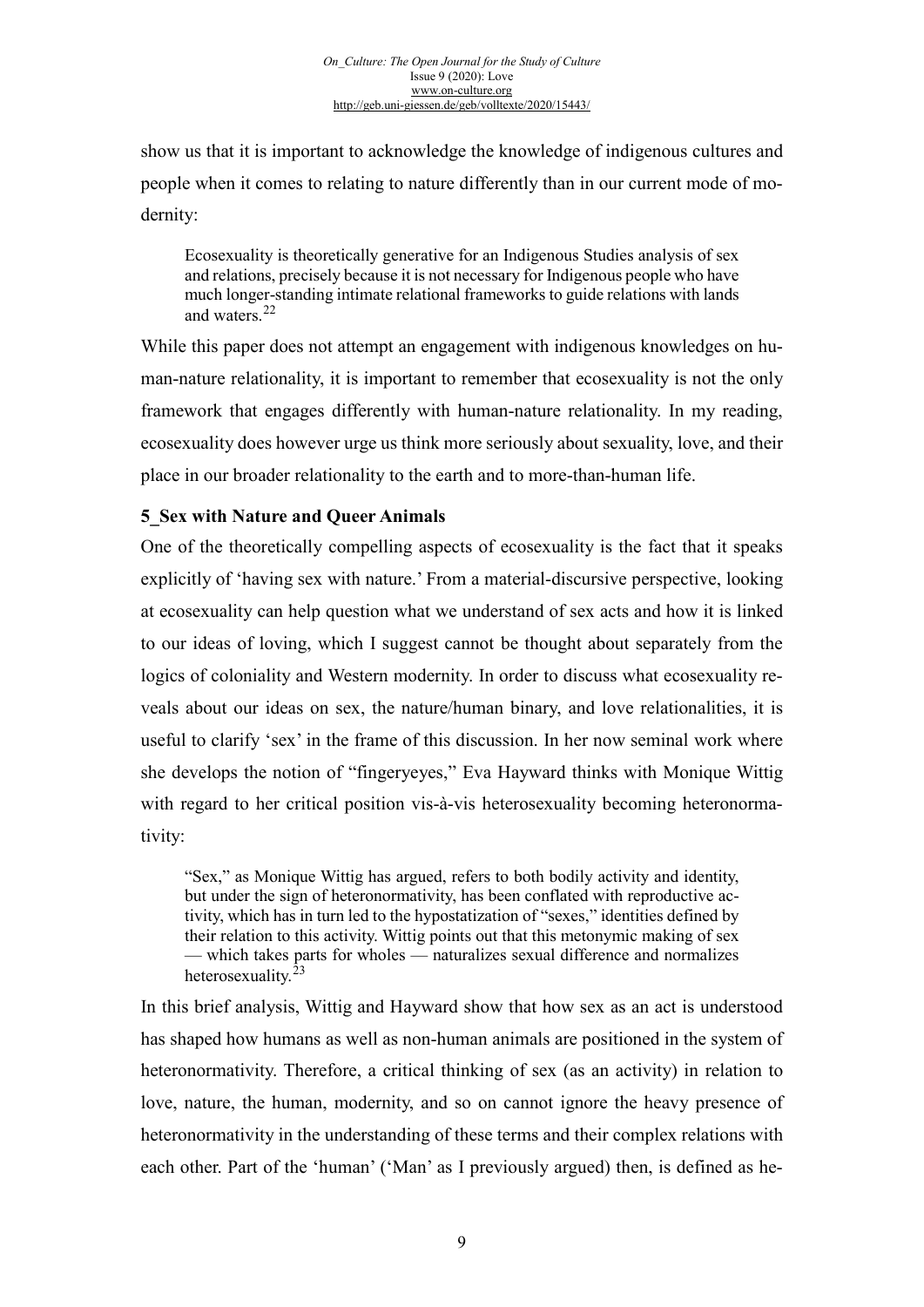terosexual; and this human's sexual activity is closely connected to how it is defined as the modern subject.

Keeping this critical definition of sex in mind, we can look at how sex and eroticism are understood and presented by ecosexuals themselves. Under the title "We Make Love with the Earth" of the *Ecosex Manifesto*, Sprinkle and Stephens write about how they engage lovingly and erotically with the earth:

We shamelessly hug trees, massage the earth with our feet, and talk erotically to plants. We are skinny dippers, sun worshippers, and stargazers. We caress rocks, are pleasured by waterfalls, and admire the Earth's curves often. We make love with the earth through our senses.<sup>[24](#page-19-19)</sup>

As Sprinkle's and Stephens' performances would also show the same understanding of sexual/erotic relationships with the earth as does this short description, ecosexuals do not posit sex and pleasure in engaging with the earth through a metaphoric relationship. There is a literalness to their eroticism, which is demonstrated through the underlining of senses and bodily acts when relating to the earth.

Coloniality and modernity hierarchically position the human not only as the master of nature, but also as the epistemological center of how to make sense of the planet and other animals. In my attempt to re-think sex and love with the aim of challenging this logic of anthropocentricism and colonialism — the hierarchical binary of humanitas/anthropos, among others — by looking at ecosexuality as a conceptual tool, I work with the notion of 'likeness.' In the wording of ecosexuals who refer to the earth 'as lover,' I find the use of the preposition 'as' to be crucial. Inspired by feminist theorists like Sara Ahmed<sup>[25](#page-19-20)</sup> and Eva Hayward,<sup>[26](#page-19-21)</sup> among others, who engage closely with language (and specifically with likeness, metaphor, and metonymy) and the ways in which it shapes our thinking practices, I see 'likeness' as a critical entry point to disentangling the human/nature relationality within the frame of ecosexuality and its 'earth as lover' approach. With the purpose of seeing the entangled rootedness of love and sex in the binary and human-centric legacies of coloniality, I work to uncover an implicit 'likeness' in the ways in which 'having sex with nature' is commonly understood. In other words, 'earth as lover' can come to signify this 'lover' to be 'like a *human* lover,' underlining an inability to imagine love outside of the anthropocentric imaginary. I critique this interpretation of 'as' in terms of likeness, which would make it behave similarly to a metaphor where "a word or phrase is applied to an object or action to which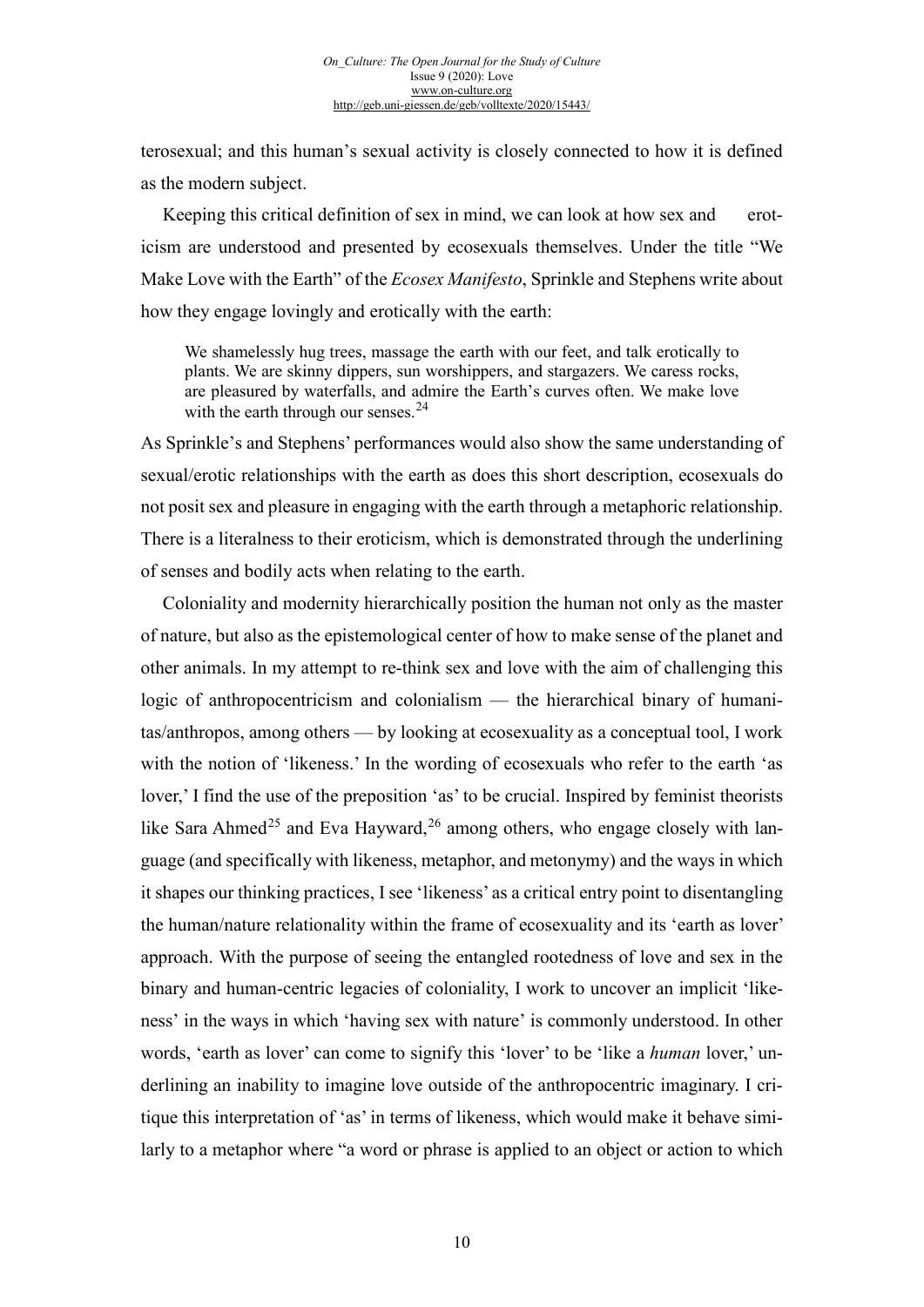it is not literally applicable."<sup>[27](#page-19-22)</sup> I argue that in ecosexuality loving and sexual relation is literal, not me-taphorical, nor defined by 'likeness.'

The complexities of 'likeness' in the framework of ecosexuality is inspired by a discussion in a university classroom of a Gender Studies program in which I took part. Not unlike the common public reaction towards ecosexuality, something which as a brief survey over the internet would show is usually seen as a sort of perversity or a 'quirky' new identity, the other participants in the classroom tended to show a mixture of shock, disgust and criticism (along with occasional giggles) upon the encounter with ecosexuality of Sprinkle and Stephens. After a screening of a short video clip where Sprinkle and Stephens introduce their ecosexual documentary, I observed the classroom's reaction to some ecosexual acts (such as playing with dirt while naked, kissing rocks or caressing trees). Hearing questions about agency,<sup>[28](#page-19-1)</sup> consent, ownership, control, and violence (especially in the sense of penetration) prompted me to wonder whether these concerns over ecosexuality were linked to an anthropocentric (which is also heterosexist as previously discussed with Wittig and Hayward) understanding of sex. What seemed to be taken for granted in these comments was an assumption of 'likeness' in the erotic relationality of ecosexuals; for example, rocks and trees were observed from within an anthropocentric framework of love and sex.

The discomfort that emerged in confronting sex and erotic acts in a certain way made it necessary to question how much the intellectual as well as affective legacies from coloniality have shaped our understandings of erotic and sexual relationships, which appeared with more urgency upon an encounter with a human/nature relationship otherwise. Could my peers be asking questions about agency of the trees, violence of penetration, or consent in ecosexual acts because of seeing 'sex with nature' to be *like* human sex? And could this move which assumes 'likeness' suggest that erotic sexual activity was implicitly reserved for the human realm — the same human that is superior to the categories of nature, animal, and all that is not 'Man'? Of course, I do not suggest that this classroom represented the totality of reactions towards a phenomenon such as ecosexuality. However, it does make it visible that in the point of encounter with transgressive sexual acts and claims to love, even in an environment sensitive and critical to human domination and exploitation, many still struggle with making sense of the 'human' in relation to 'nature' *especially* within the frames of complex phenomena such as sex and love. This assumption of 'likeness' is one of the possible reasons behind the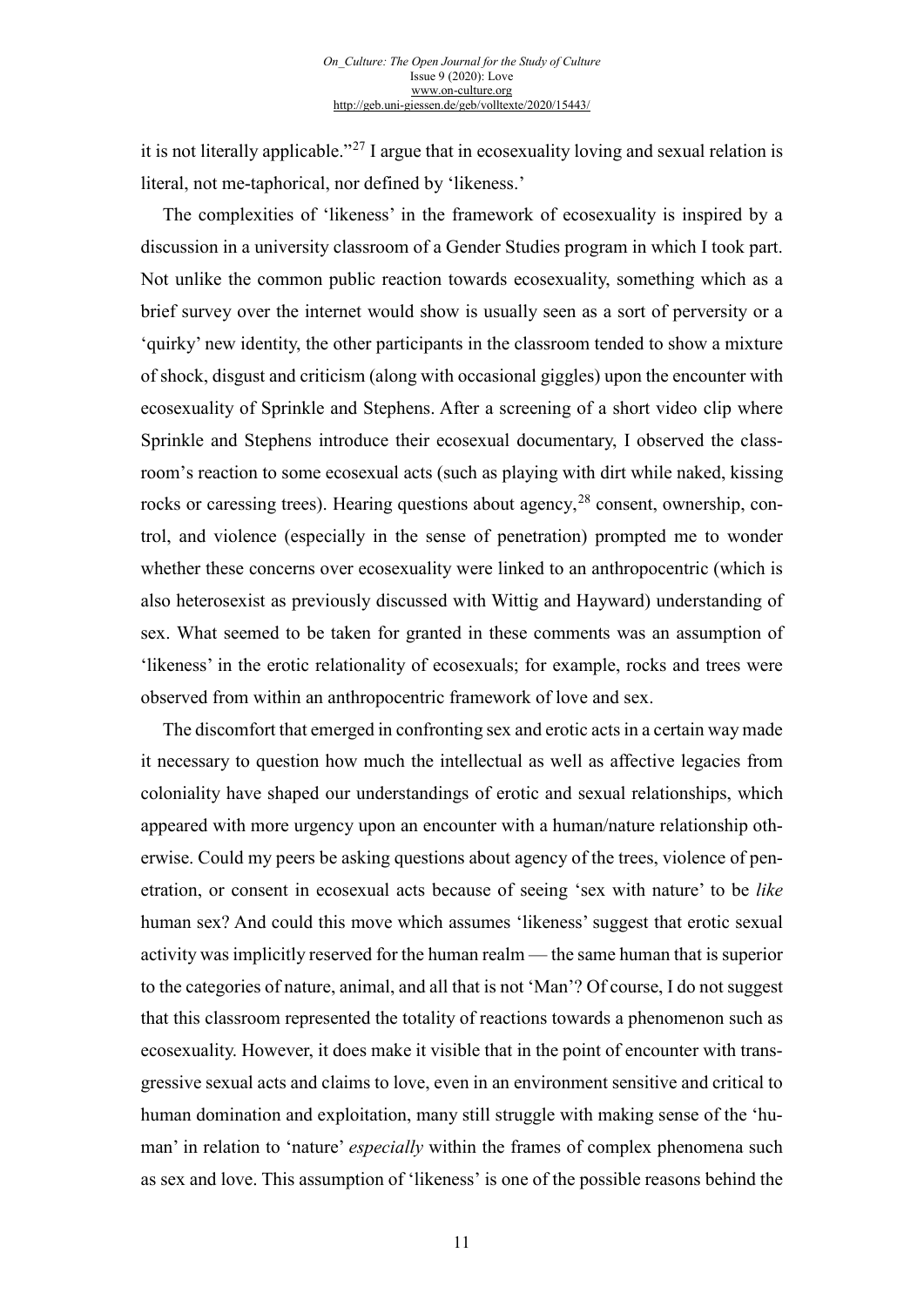#### *On\_Culture: The Open Journal for the Study of Culture* Issue 9 (2020): Love [www.on-culture.org](http://www.on-culture.org/) <http://geb.uni-giessen.de/geb/volltexte/2020/15443/>

ambiguous discomfort ecosexual acts produce; since applying anthropocentric understandings of sexuality as well transgression *on* nature portrays a sensual human-nature relationality 'like' human sex. This is why I propose an understanding of ecosexuality as a conceptual tool that operates not through 'likeness,' but rather as a framework that can make us question altogether what counts as sexual encounter and how to think of relations outside the paradigm of subject and object, active and passive. Only when imagined outside of 'likeness' (as they advocate for treating the earth 'as your lover' and not 'as if' your lover), ecosexuality can challenge attributing sex acts to the realm of the human, ossifying the "proper object choice" in sex acts.<sup>[29](#page-19-23)</sup> I argue that this ambiguity/uncertainty upon facing the 'sex acts' of ecosexuals stems from the ways in which sex as an act is discursively and scientifically constructed.

In order to maintain the figure of the 'humanitas' in opposition to the 'anthropos,' the human in opposition to the animal, sex acts in non-human nature are classified as mechanical and solely procreational (even when they are not<sup>30</sup>), while human (meaning heterosexual, white male) remains not only the keeper of pleasures and deeper sensualities, but also — contradictorily — becomes the site of 'perversions' against which normalization (of the human/humanitas) is re-made over and over again in complex but rigid ways. An example for these contradictory conceptualizations about man/animal sexualities can be the following: While sometimes man (human) is discursively produced as instinctual and 'animal' at its core when it comes to sex, other times he (*sic*) appears as having a more sophisticated — thus higher — sense of sexuality and feeling. The figure of the animal is in fact quite crucial in any attempt at disentangling discourses around sexuality. Here Eva Hayward's work that looks critically at the intricate relations between figures of the human and the animal in relation to sexuality studies proves highly useful.

The relay of meaning between human-animal sexuality, particularly with regard to nonheteronormative modes — I think here of Elizabeth Wilson (2002) and Myra Hird's (2004) scholarship — should not be an essentializing move, as in "animals are queer so then queerness is natural," but an opportunity to see the ways "natural perversity reorganize[s] our culture-centric theories of difference, embodiment and identity."<sup>[31](#page-19-25)</sup>

This critical approach to "culture-centric theories of difference" is linked to the 'Man' of modernity. In that the binary of human/animal, which also echoes the binary of superior/inferior in the colonial logic or logic of modernity, is not only what maintains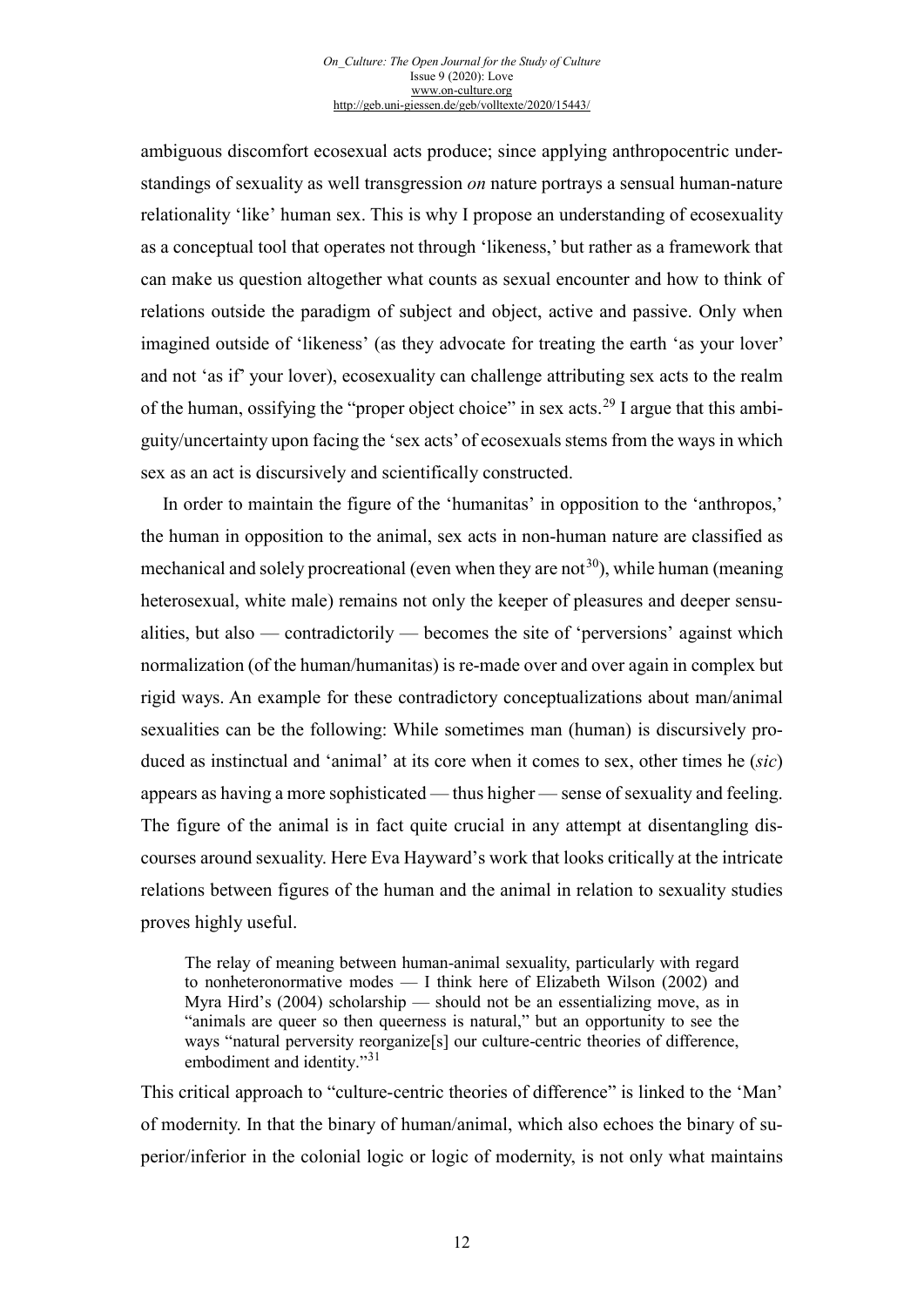"Man" as universal human, but also what categorizes and manages sexuality in terms of sex acts, eroticism, and pleasure. Hayward's upcoming work in this area will offer invaluable analyses and discussions on this relationship between 'the animal' and sexuality. She argues that the category of the animal helps humans to administrate fears and anxieties about sexuality.<sup>[32](#page-19-26)</sup> Putting the self in crisis, in Hayward's approach sexuality constantly tries to manage this crisis of the self; and the animal as empirical category makes the category of the human, becoming a ground for the violence of ontology that the colonizer inflicts upon the colonized — be it land, human, or non-human animals. While its theoretical scope might be too large to fully engage with in this paper, Hayward's work provides precious critical tools in thinking about sex and human/nonhuman binary, especially in relation to understanding the legacies of modernity in our current imaginaries of sex.

Looking at Alaimo's recent posthumanist work on environmentalism and pleasure, it becomes possible to problematize not only the 'human way' in sex, but also how the nature/human divide fails to maintain itself as a logic. In *Exposed: Environmental Politics and Pleasures in Posthuman Times*, Alaimo dedicates a chapter to "queer animals," in which she brings together a significant amount of research and evidence about sexualities and sex acts within the non-human animal world that trouble not only heterosexuality but also larger hierarchical systems of categorization by Western thought such as human/animal and culture/nature. Animals that have same-sex sex, masturbate or engage in sex acts outside the purpose of procreating, as Alaimo proves, have been cast aside in scientific research<sup>[33](#page-19-27)</sup> or narrativized in ways that enhanced the discourse of 'natural' heterosexuality,<sup>[34](#page-19-28)</sup> or have otherwise ossified the dichotomy of nature/cul-ture.<sup>[35](#page-19-29)</sup> She writes:

When nature and culture are segregated within different disciplinary universes, animal sex is reduced to a mechanistic and reproductive function and human sexuality — in its opulent range of manifestations — becomes, implicitly at least, another achievement that elevates humans above the brute mating behaviors of nonhuman creatures. Rather than closeting queer animals and their cultures within "nature," we can recognize that sex for most species is a mélange of the material and the social, and that queer desire of all sorts is part of an emergent universe of a multitude of naturecultures.<sup>[36](#page-19-2)</sup>

Alaimo's "queer animals" offer a space to uncover the hierarchical and rigid ways humans make sense of and produce knowledge about sexuality and sex acts. In turn, this can help us see how both the scientific and the socio-cultural discourses around human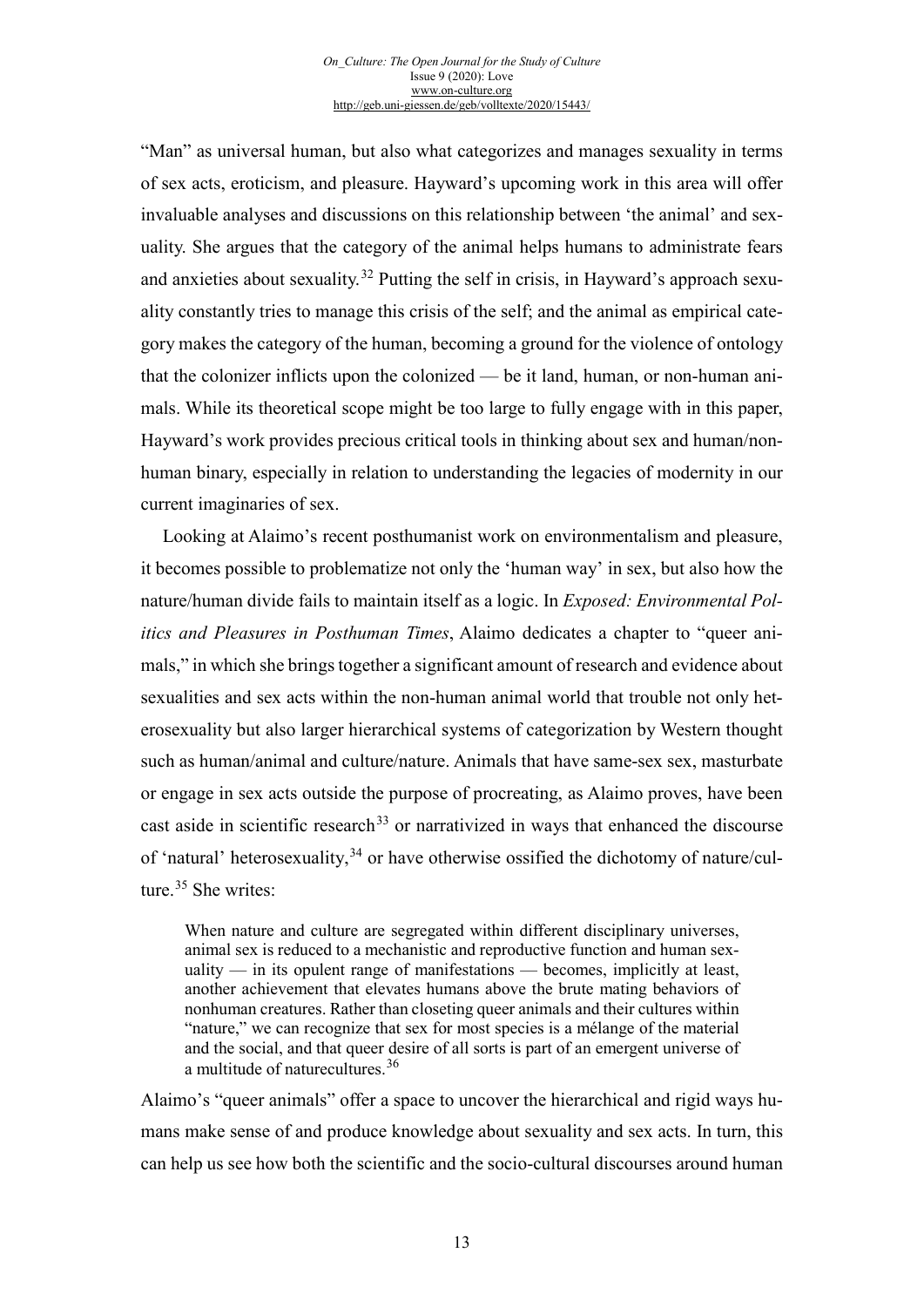sexuality, as positioned within the dichotomy of nature versus culture, perpetuate the logic of Western modernity, which as I have argued is never separate from anthropocentrism.

### **6\_The Material-Discursive Entanglement of Love and Sex in Modernity**

When it comes to the legacy of modernity and the logics of coloniality it is not only sex and biological classification that carry along the binary and anthropocentric discourse. The notion of love has also been part of the same epistemology. I argue that in the encounter with ecosexuality these two concepts  $-$  love and sex  $-$  get entangled in such a way that it urges a redefining or reimagining of love, in this case clearly thought together with passion, pleasure, and sensuality — some key elements that make up 'sex' in the ecosexual understanding. As ecosexuals define their loving as both caring for the earth and 'having sex' with it, love and sex acts are thought as mutually constitutive. As Rebecca R. Scott argues: "Ecosexuality queers the distinction between love and sex in a way that opens both categories to intersubjective complexity."[37](#page-19-30) This coexistence brings forth the necessity to re-think love alongside sex, which means to investigate the colonial logic within practices and descriptions of love in the framework of modernity. This is the same logic that underlies the heteronormative understanding of sexual relation that builds itself upon the human/animal binary, as I have demonstrated in the earlier sections here. In the rest of this paper, I argue that if we understand love as desire towards ownership, love as capture of the beloved (both in the sense of knowing the beloved and having the beloved as a love object), and if we understand sex as heterosexual sex  $-$  i.e mostly penetrative and reproductive  $-$  we inevitably reiterate an understanding of both that is rooted in the logic of coloniality/modernity.

While I will not be discussing in depth what I mean by love, it is still useful to sketch how this love in ecosexuality is imagined as well as how the binary and oppositional thinking of modernity has affected imaginaries and practices of loving. Within the limited scope of this paper, I understand love — a phenomenon that is personal, political,  $38$ and cultural<sup>[39](#page-19-32)</sup> — as "the active concern for the life and growth of that which we love."<sup>[40](#page-19-33)</sup> Moving away from love as something that one falls into or something that happens to a person, I argue that ecosexuality also suggests a form of love that brings forth elements like commitment (thinking, for example, of the performative marriage ceremonies of Sprinkle and Stephens, despite their being problematic in other ways), care,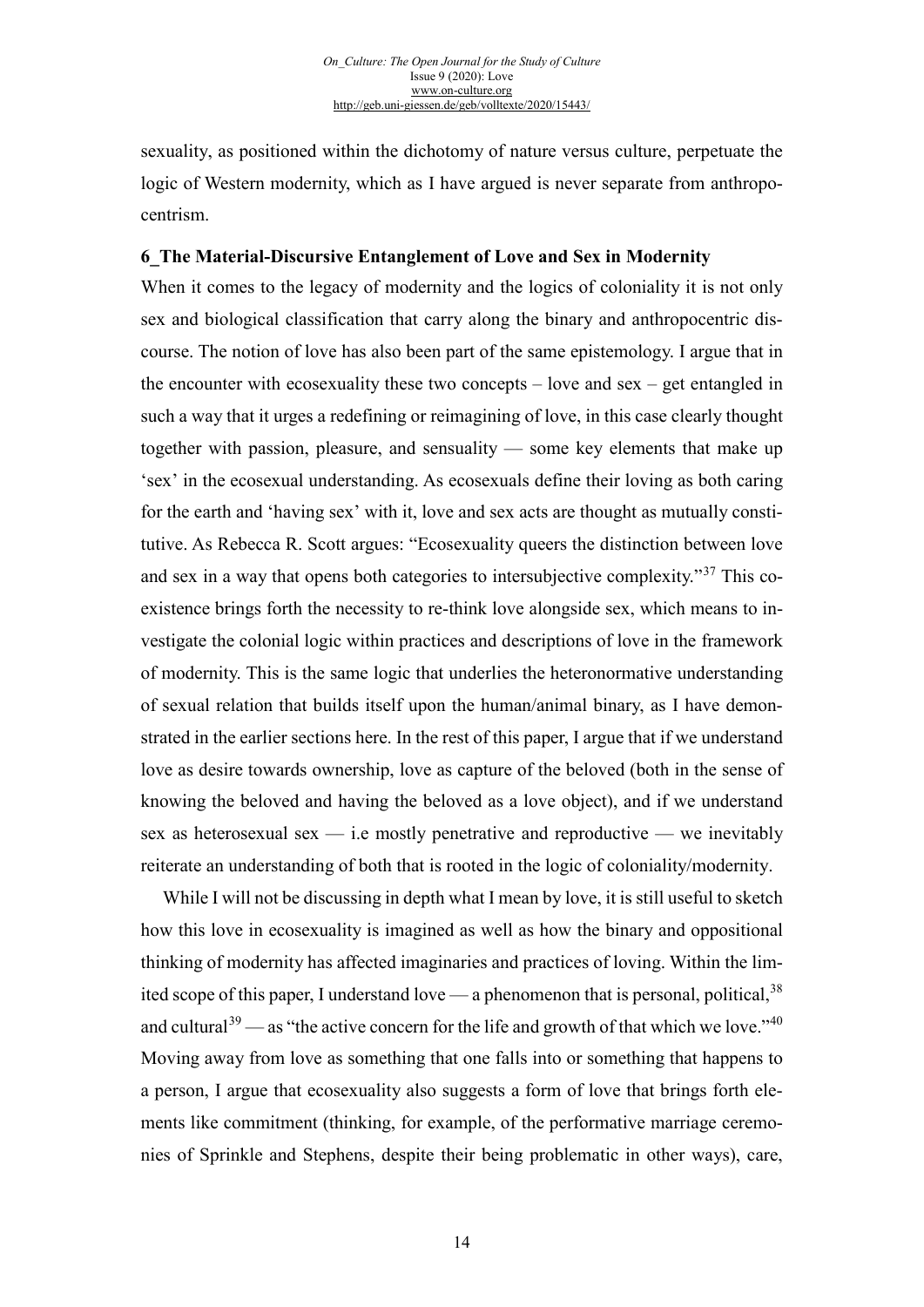compassion, and affection, as well as eroticism. By specifically highlighting love in their practice and conceptualization of ecosexuality as an identity/mode of activism/conceptual tool that builds upon a celebration of sexuality and eroticism, ecosexuals offer a love that is erotic, and an erotic that is not easily defined by the subject/object divide of the economy of desire. Basing their sexual/erotic practices on an understanding of love (similar to the 'active concern for the life and growth' of the beloved), ecosexuality seems to purposefully entangle love and sex in an attempt to reconfigure both.

The necessity to perform this reconfiguration, or to at least look at this reconfiguration through a critical lens, comes from the fact that love, as much as it can be romanticized, is also a manifestation of feelings, cultural symbols, histories, and economic and geopolitical systems that shape discourses of relationality. Love, as much as it is felt and as much as it *moves* one (towards action or inaction), also interweaves "stories, images, metaphors, material goods, and folk theories […] people make sense of their romantic experiences by drawing on collective symbols and meanings."[41](#page-19-34) These collective symbols, as I understand them, are not disconnected from the epistemologies of modernity, which underlie the often violent or appropriative logics of coloniality. Therefore, as Scott also demonstrates through a reading of love, nature, modernity, coloniality, and Western humanism, it becomes crucial to acknowledge that love can become a tool for violence "in the colonization of Indigenous people, when 'the absolute psychical distinction between man and beast' becomes the foundation for reifying settler hegemony."[42](#page-19-35) In Puig de la Bellacasa's reading of Donna Haraway, we can also trace the place of 'love' in relation to categories of science and colonial projects of knowledge. In her *Primate Visions*, Puig de la Bellacasa reminds us that Haraway carefully observed "humans' devouring love for nonhuman others, including the ravages of epistemic love in colonial enterprises set out to research, and hunt, exotic non-human and human preys."<sup>[43](#page-19-36)</sup> Following these scholars' criticism of 'loving' practices when it comes to coloniality, I argue that love as we understand and practice it today — in its political, cultural, (inter)personal, and affective complexity — is fused with colonial legacies of the human, i.e. 'Man.' The knowledge practices of the colonizer along with notions such as curiosity and civilization have been interlinked with this idea of love for the exotic, different; love for the other. And while it would be wrong to categorize every knowledge practice (from past or present) under the frame of colonizing love, which becomes a claim at ownership and capture, we must acknowledge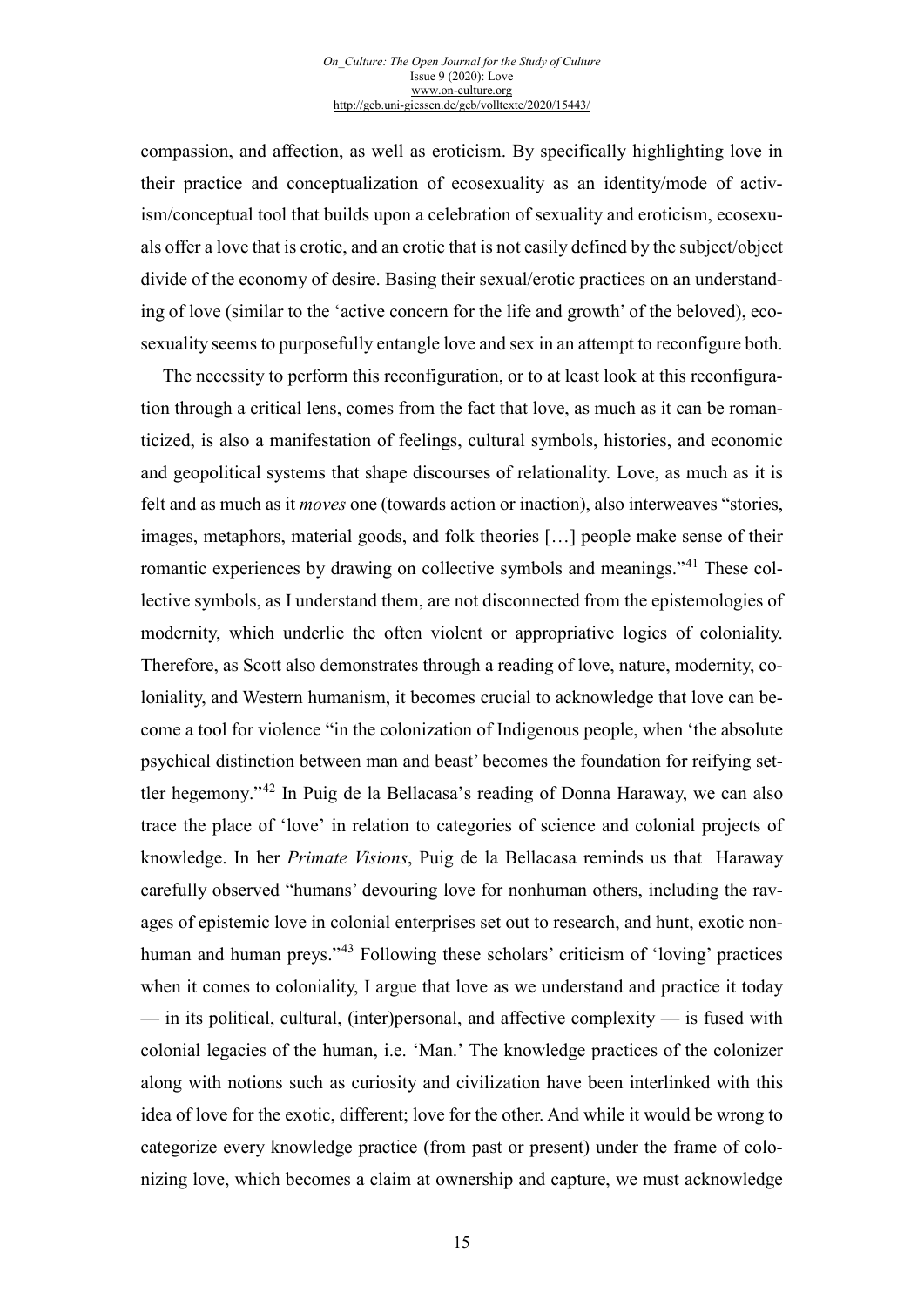that the connections between these knowledge practices, explorations, and science are intimately interlinked with what we now think of as love.

The violence of the colonial discourse of love is linked to sex as this discourse affects our experiences of heteronormativity and patriarchy, which in turn seep into our imaginaries of what it means to 'have sex', something I tried to problematize earlier with my discussion of 'likeness.' Critiquing love and romance as they are configured in heteronormative and patriarchal systems, Scott argues:

Heteronormativity depends on hyperseparation, on the assumption of radical disconnection that adds a spark to the romance. The phrase "to make love" shines a rosy light but some of us are subjects of this making while others are objects. At its extreme, the patriarchal heteronormative model of "lovemaking" is a form of masturbation. "The lover is a narcissist with an object." Loving seems hopelessly determined by patriarchy. Centuries of dependence, discipline, and intimacy have infused hierarchy with wide-ranging affective intensities.<sup>[44](#page-19-37)</sup>

Addressing the subject/object divide which is oriented towards capture and possession in the imaginary of love under patriarchy and heteronormativity, Scott also gives an account of the nature lovers and some of their ways in which the human/nature hierarchy is maintained. She recognizes the difficulty in disentangling love from the grip of colonial logic:

The reductive commodification of the biophysical, be that sex or other natural resources and processes, is so engrained in modern thinking that it is difficult to imagine nonobjectifying ways to love. To love without ownership, to inhabit without mastery, to have sex without obligation, these ideas are hard to get one's head around. [45](#page-19-38)

The difficulty in imagining a different way of loving does not equal the impossibility of an otherwise, however. To pay attention to our loving practices and to engage critically with the ways we understand sex is necessary for us to imagine a form of relationality different from the binary of subject/object that is the legacy of colonial thought.

### **7\_Concluding Remarks: A New Way of Loving?**

The aim of this paper has been to explore the potential ways in which ecosexuality as a theoretical framework can trouble the modern understandings of love and sex, and can elicit an erotic re-imagination of human-nature relationality. In order to think with ecosexuality in this manner, I have unpacked how the logics of modernity and coloniality are deeply entangled with each other and how they inform dominant/western un-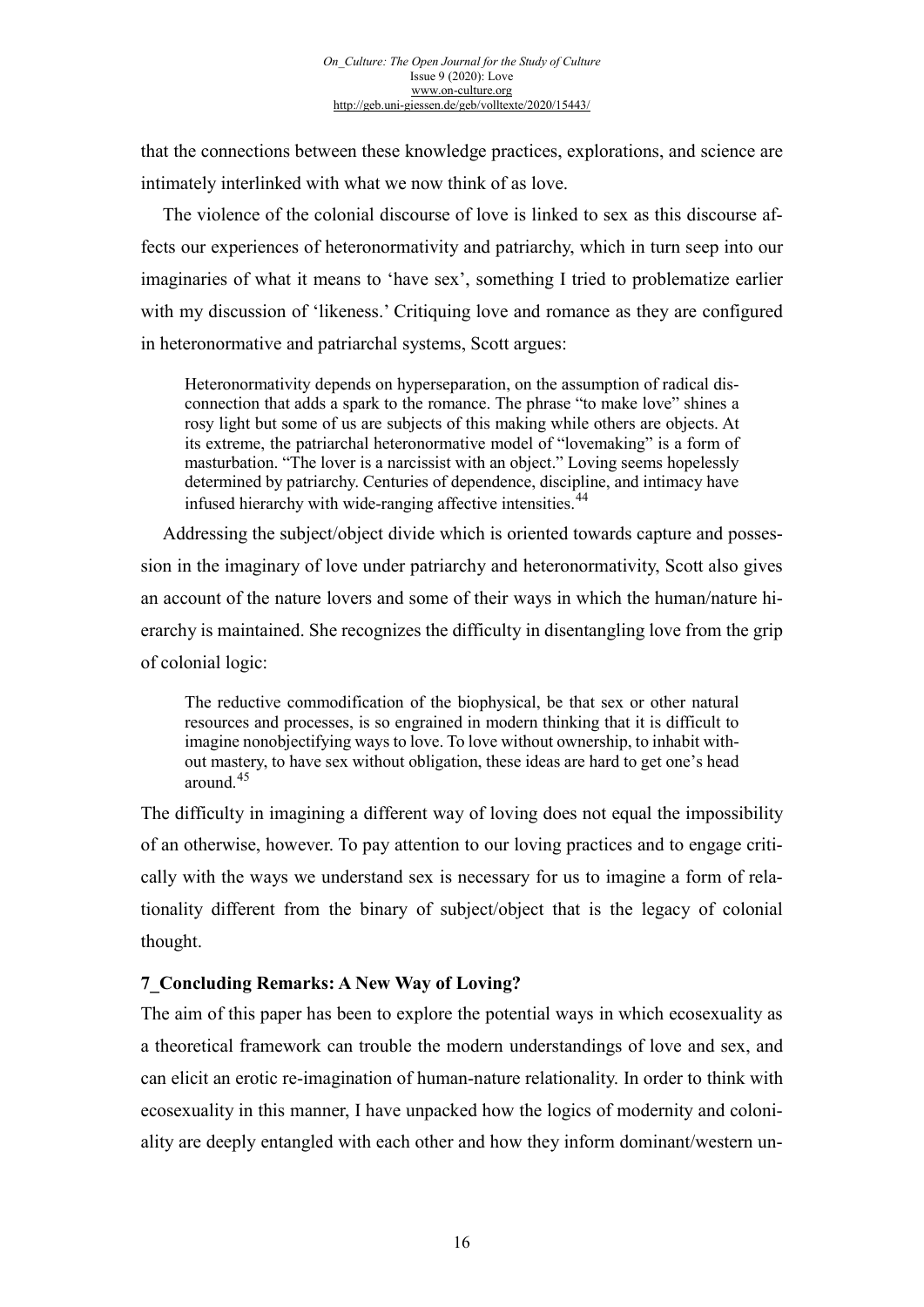#### *On\_Culture: The Open Journal for the Study of Culture*  $I$  Issue 9 (2020): Love [www.on-culture.org](http://www.on-culture.org/) <http://geb.uni-giessen.de/geb/volltexte/2020/15443/>

derstandings of who counts as human and what counts as nature, and of the epistemological and ontological positioning of the human in relation to nature. Additionally, working with ecosexuality prompted me to delve further into the categories of animals/nature in order to question what counts as sex. I have shown how heteronormativity, patriarchy, and modernity connote a love that is shaped by the same anthropocentric assumptions that categorize human and animal sex in specific ways. In my thinking with ecosexuality as a conceptual framework, I do not suggest that it offers an unproblematic relationality, nor do I believe that embracing it fully would solve the problems the earth faces at the moment. One of the pitfalls of ecosexuality, for example, is its rhetoric of caring for the earth for the coming generations of humans. Without constantly working to destabilize this anthropocentricism and prioritizing dialogues with indigenous cosmologies, <sup>[46](#page-19-39)</sup> it is not realistic to work towards another relationality of human/non-human. As Scott demonstrates in her chapter, "loving" nature can easily be understood as admiring the beauties of the earth; whereas humans' new ways of relating to nature should also reflect on loving "the damaged places, the scarred, the mutated, the unloveable."[47](#page-19-40) Another problematic aspect of ecosexuality can be that it is presented as an identity category (for example "coming out as ecosexual" plays an important part in Sprinkle and Stephens' movement), which perpetuates the currently problematic neoliberal identity politics that brings the politically transformative potential of queer theory to an impasse.  $48$ 

These possible issues with ecosexuality necessitate caution in our practical and theoretical engagements with it within the frame of sex and love. I side with Scott, who writes, "I fear we moderns are overconfident in what it means to love Nature, too con-vinced of the sincerity of our romance, and too ready to speak for 'humanity.'"<sup>[49](#page-19-42)</sup> Yet I also see the potential of ecosexuality in reconfiguring a love that is "less about ownership, and more about response," as well as a sexuality that is "less a project of subjectification and more of an interaction in the open."[50](#page-19-43) In this sense, a careful and critical concern for the material-discursive entanglement of love, sex, and coloniality is needed in an attempt to think with ecosexuality in the endeavor of imagining relationalities otherwise, whether human/human, human/non-human, or beyond. Attending to the complex ways in which love, sex, nature, and 'human' are co-constructed, as well as to the ways that we practice/live with these ideas, can help imagine relationality differently, *despite* the logic of coloniality.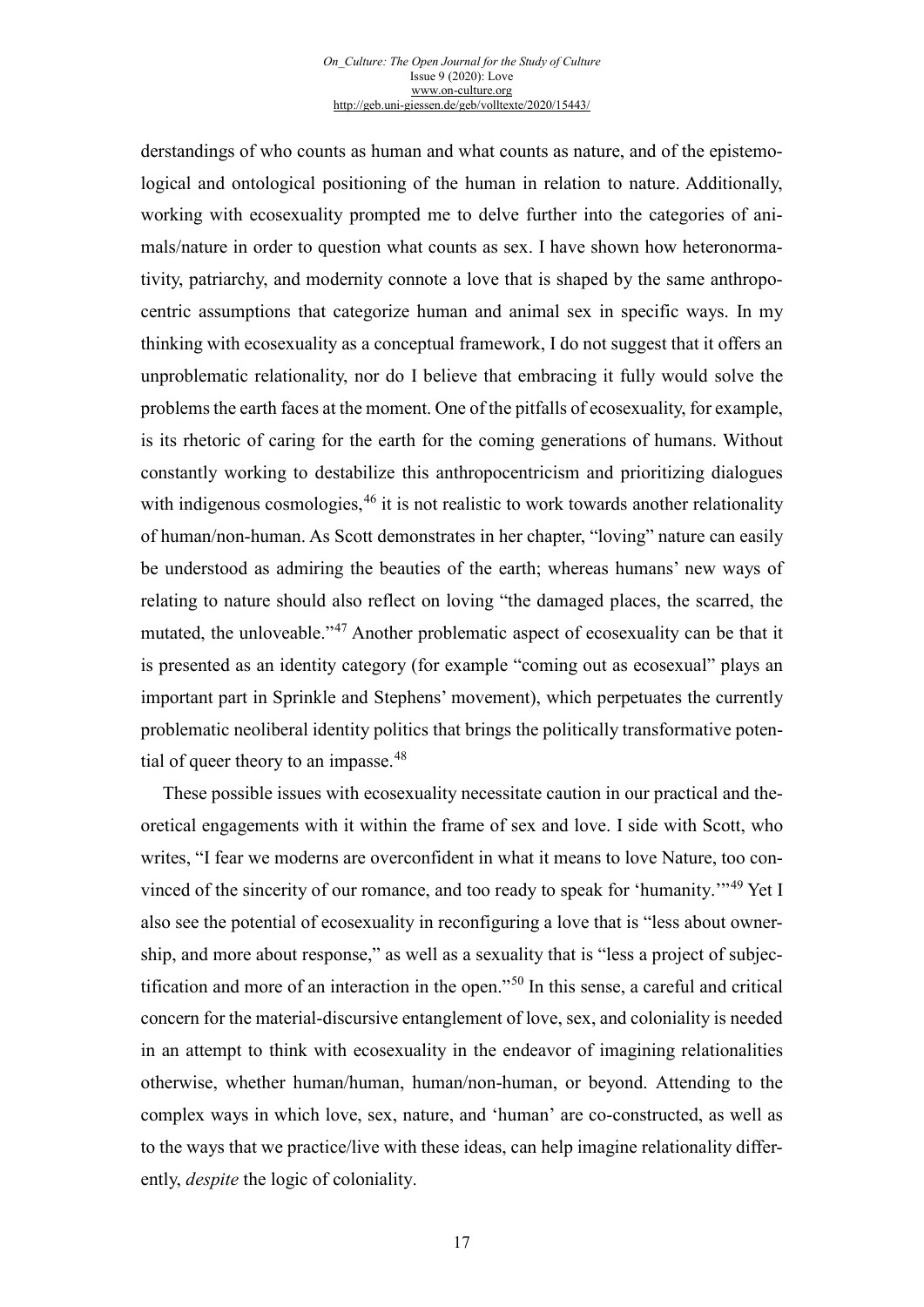### **\_Endnotes**

- <sup>1</sup> Elizabeth Stephens and Annie Sprinkle, "Ecosex Manifesto," accessed November 21, 2019, [<http://sexecology.org/research-writing/ecosex-manifesto/>](http://sexecology.org/research-writing/ecosex-manifesto/).
- <sup>2</sup> Annie Sprinkle and Beth Stephens, "25 Ways to Make Love to the Earth," accessed November 21, 2019, [<https://theecosexuals.ucsc.edu/earthlove/>](https://theecosexuals.ucsc.edu/earthlove/).
- <sup>3</sup> Jennifer J. Reed, "From Ecofeminism to Ecosexuality: Queering the Environmental Movement," in *Ecosexuality: When Nature Inspires the Arts of Love*, eds*.* SerenaGaia Anderlini-D'Onofrio and Lindsay Hagamen (Puerto Rico: 3WayKiss via CreateSpace, 2015), 92–102.
- <sup>4</sup> Inge Konik and Adrian Konik, "Unearthing Ecosexuality," in *Angelaki* 24.6 (2019), 76–94.
- <sup>5</sup> Konik and Konik, "Unearthing Ecosexuality," 87.
- <sup>6</sup> While 'sexual' and 'erotic' connote different things and they would both require close and critical engagement, due to the limitations of this paper's format I do not go into detail about their convergences and divergences. It is helpful nonetheless to note that the sexuality in ecosexuality is one that seems to be powered by erotics.
- <sup>7</sup> Stephanie Theobald, "Nature Is Your Lover, Not Your Mother: Meet Ecosexual Pioneer Annie Sprinkle," in *The Guardian*, May 15, 2017, accessed March 18, 2020, [<https://www.theguard](https://www.theguardian.com/lifeandstyle/2017/may/15/nature-ecosexual-annie-sprinkle-porn-star-queer)[ian.com/lifeandstyle/2017/may/15/nature-ecosexual-annie-sprinkle-porn-star-queer>](https://www.theguardian.com/lifeandstyle/2017/may/15/nature-ecosexual-annie-sprinkle-porn-star-queer).
- 8 Sprinkle and Stephens, "25 Ways to Make Love to the Earth," [<https://theecosexu](https://theecosexuals.ucsc.edu/earthlove/)[als.ucsc.edu/earthlove/>](https://theecosexuals.ucsc.edu/earthlove/).
- <sup>9</sup> Nelson Maldonado-Torres, "On The Coloniality of Being," in *Cultural Studies* 21.2–3 (2007), 240– 270, here: 243.
- <sup>10</sup> Rolando Vázquez, "Towards a Decolonial Critique of Modernity: Buen Vivir, Relationality and the Task of Listening," in *Capital, Poverty, Development, Denktraditionen im Dialog: Studien zur Befreiung und Interkulturalität* 33 (2012), 241–252.
- <sup>11</sup> Alexander G. Weheliye, *Habeas Viscus: Racializing Assemblages, Biopolitics, and Black Feminist Theories of the Human* (Durham/London: Duke University Press, 2014), 24.
- <sup>12</sup> Sylvia Wynter, "Unsettling the Coloniality of Being/Power/Truth/Freedom: Towards the Human, AfterMan, Its Overrepresentation —An Argument," in *CR: The New Centennial Review* 3.3 (2003), 257–337, here: 260–261.
- <sup>13</sup> Madina Tlostanova, "Transcending the Human/Non-Human Divide," in *Angelaki* 22.2 (2017), 25– 37, here: 27.
- <sup>14</sup> Tlostanova, "Transcending the Human/Non-Human Divide," 26.
- <sup>15</sup> Tlostanova, "Transcending the Human/Non-Human Divide," 25.
- <sup>16</sup> Stacy Alaimo, "Trans-Corporeal Feminisms and the Ethical Space of Nature," in *Material Feminisms*, eds. Stacy Alaimo and Susan Hekman (Bloomington, IN: Indiana University Press, 2008), 237–264, here: 239.
- <sup>17</sup> Alaimo, "Trans-Corporeal Feminisms," 238.
- <sup>18</sup> Alaimo, "Trans-Corporeal Feminisms," 257.
- <sup>19</sup> Kathrin Thiele, "Ethos of Diffraction: New Paradigms for a (Post)humanist Ethics," in *Parallax* 20.3 (2014), 202–216.
- <sup>20</sup> Kim TallBear and Angela Willey, "Introduction: Critical Relationality: Queer, Indigenous, and Multispecies Belonging Beyond Settler Sex & Nature," in *Imaginations* 10.1 (2019), 5–15, here: 5.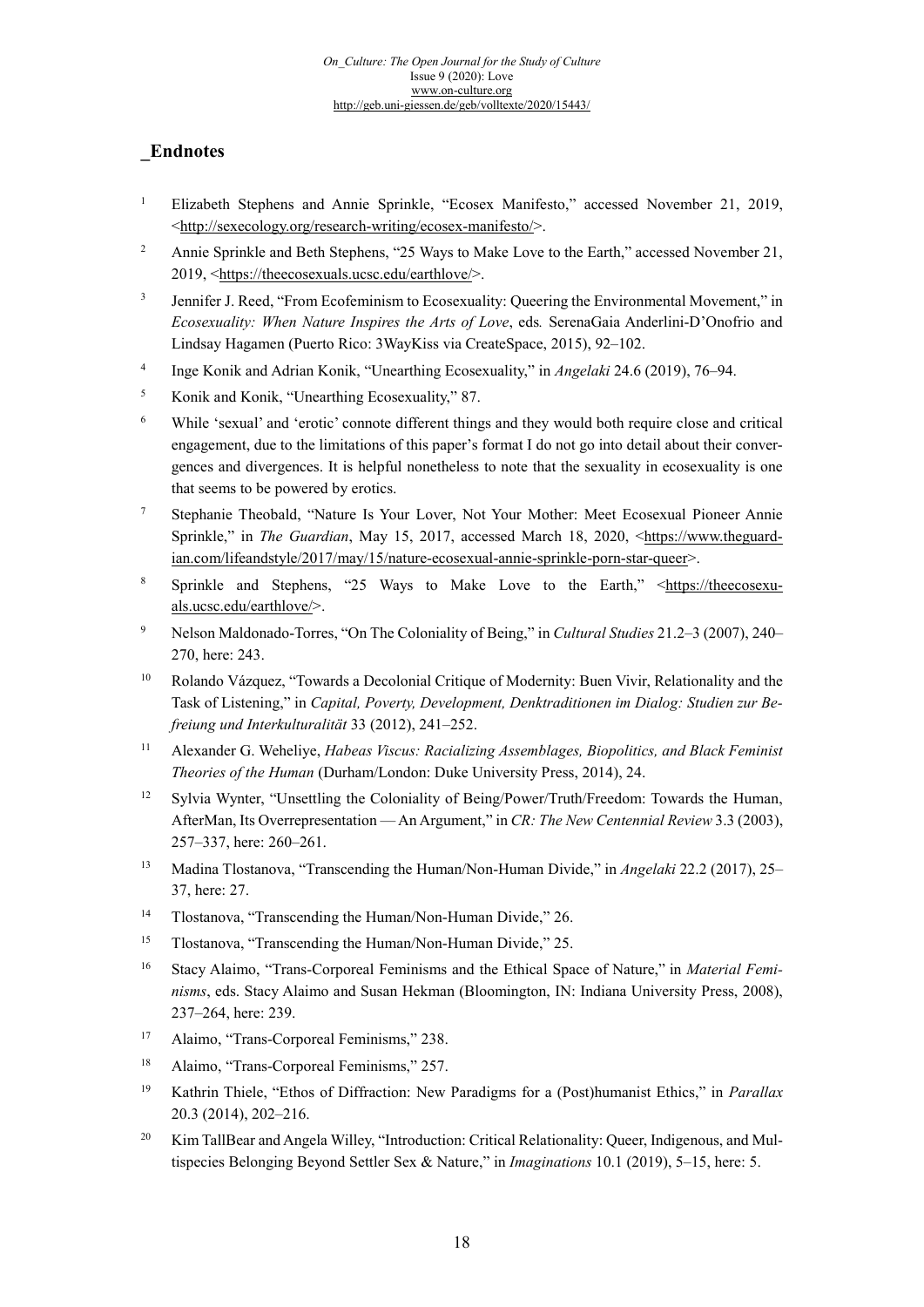- <sup>21</sup> TallBear and Willey, "Introduction: Critical Relationality," 5.
- <span id="page-18-0"></span><sup>22</sup> TallBear and Willey, "Introduction: Critical Relationality," 6.
- <sup>23</sup> Eva Hayward, "FingeryEyes: Impressions of Cup Corals," in *Cultural Anthropology* 25.4 (2010), 577––599, here: 588.
- <span id="page-18-1"></span><sup>24</sup> Stephens and Sprinkle, "Ecosex Manifesto."
- <span id="page-18-2"></span><sup>25</sup> Sara Ahmed, *Queer Phenomenology* (Durham/London: Duke University Press, 2006).
- <sup>26</sup> Eva Hayward, "Lessons from a Starfish," in *The Transgender Studies Reader* 2.0, eds. Susan Stryker and Aren Z. Aizura (London/New York: Routledge, 2013), 178–188.
- <span id="page-18-3"></span><sup>27</sup> Definition retrieved from *Oxford Reference*, accessed May 18, 2020, [<https://www.oxfordrefer](https://www.oxfordreference.com/view/10.1093/oi/authority.20110803100153175)[ence.com/view/10.1093/oi/authority.20110803100153175](https://www.oxfordreference.com/view/10.1093/oi/authority.20110803100153175) >
- <sup>28</sup> As a critical topic in feminist debates, agency requires re-thinking especially when it comes to theorizing relations with non-human worlds. Remembering Alaimo's questions can be useful in not assuming a certain definition of agency (usually as part of the enlightenment configuration of the willful subject) in discussing the human/nature binary and anthropocentrism: "How to conceive of nature's agency (in ways that are neither anthropomorphic, nor reductive, nor silly-seeming) has been a central problem for the dismantling of discourses that define nature as a terra nullius, an empty ground, evacuated of all that culture would claim for its own self-definition. It is difficult, however, to imagine what agency would look like in an other-than-human sense. How is it possible to understand agency without a subject, actions without actors? How can we rethink matter as activity rather than passive substance?" Alaimo, "Trans-Corporeal Feminisms," 245.
- <sup>29</sup> "Perverse' sexualities, from homosexuality and necrophilia to celibacy and lust-murder, are morally maligned as equivalent based on the ways all challenge 'proper' object choice. But non-violent perverse sexualities pose challenges to issues of corporeal volition and desire beyond traditional oppositional and hierarchical libidinal configurations." Patricia MacCormack, "Necrosexuality," in *Queering the Non/Human*, eds. Myra J. Hird and Noreen Giffney (New York: Routledge, 2008), 339–62, here: 341.
- <sup>30</sup> For a detailed critique of the classification of animal sexual behavior, see Alaimo, "Eluding Capture". An example of epistemological dominance over non-human nature can be found in following: "Dr. Susan Block's philosophy of the 'ethical hedonism' of the bonobo is indicative of a general understanding that the 'reason' bonobos have so much sex, including same-sex sex, is to reduce social conflicts. Such explanations make all that mounting seem like just another chore. Whereas Block celebrates the eroticism of the bonobos, many scientific accounts of same-sex genital activities emphasize their social functions in such a way as to define them as anything other than sex. As Vasey explains, much same-sex sexual behavior has been interpreted as 'sociosexual,' meaning 'sexual in terms of their external form, but . . . enacted to mediate some sort of adaptive social goal or breeding strategy.'" Stacy Alaimo, "Eluding Capture: The Science, Culture, and Pleasure of 'Queer' Animals," in *Exposed: Environmental Politics and Pleasures in Posthuman Times* (Minneapolis, MN: University of Minnesota Press, 2016), 41–62, here: 54.
- <sup>31</sup> Hayward, "FingeryEyes," 590. The quotes used by Hayward are from Elizabeth Wilson, "Biologically Inspired Feminism: Response to Helen Keane and Marsha Rosengarten, On the Biology of Sexed Subjects," in *Australian Feminist Studies* 17.39 (2002), 283–235, here: 284.
- <sup>32</sup> Eva Hayward, *SymbioSeas*, forthcoming, Penn State University Press.
- <sup>33</sup> Alaimo's chapter covers an array of research in order to reveal the heteronormativity and anthropocentricism of scientific discourse, an example of which can be seen in the following: "Bruce Bagemihl and Myra J. Hird document how the majority of scientists have ignored, closeted, or